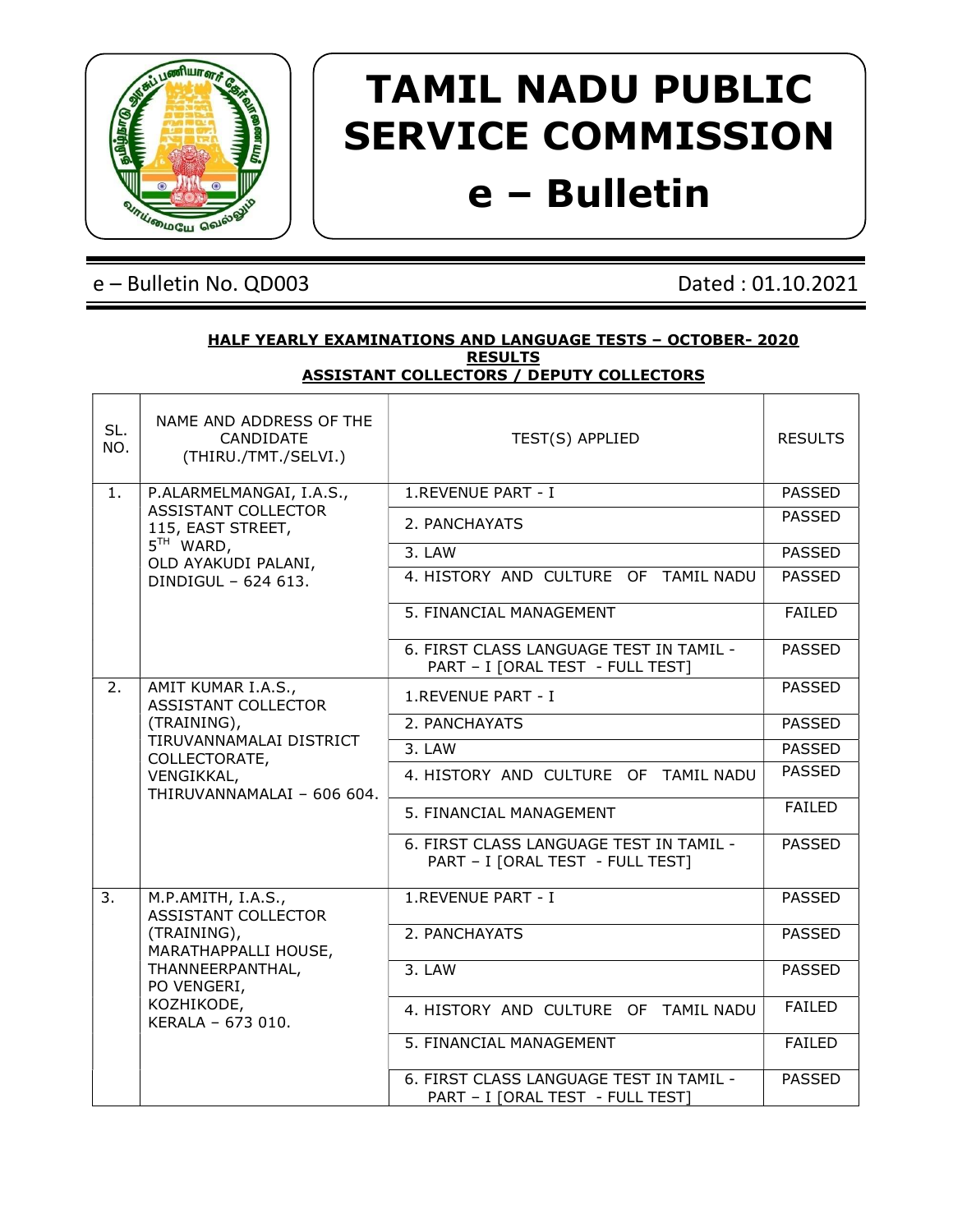| SL.<br>NO. | NAME AND ADDRESS OF THE<br>CANDIDATE<br>(THIRU./TMT./SELVI.)                                                            | TEST(S) APPLIED                                                             | <b>RESULTS</b> |
|------------|-------------------------------------------------------------------------------------------------------------------------|-----------------------------------------------------------------------------|----------------|
| 4.         | ANAND MOHAN, I.A.S.,<br>ASSISTANT COLLECTOR,                                                                            | 1. REVENUE PART - II                                                        | <b>PASSED</b>  |
|            | ADITHYAKRIPA<br>EAST KADUNGALLOOR,<br>U C COLLEGE POST,<br>ERNAKULAM,<br>KERALA-683 102.                                | 2. FIRST CLASS LANGUAGE TEST IN<br>TAMIL - PART - II [FULL TEST]            | <b>PASSED</b>  |
| 5.         | S.BALACHANDER, I.A.S.,<br>ASSISTANT COLLECTOR,<br>30 MARAPPA GOUNDER STREET,<br>15 VELAMPALAYAM,<br>TIRUPPUR - 641 652. | <b>REVENUE PART - II</b>                                                    | <b>PASSED</b>  |
| 6.         | M.BIRATHIVIRAJ, I.A.S.,<br><b>ASSISTANT</b>                                                                             | 1.REVENUE PART - I                                                          | <b>PASSED</b>  |
|            | COLLECTOR(TRAINING),<br>77 B, TYPE III,                                                                                 | 2. PANCHAYATS                                                               | <b>PASSED</b>  |
|            | BLOCK 12,<br>NEYVELI TOWNSHIP,                                                                                          | 3. LAW                                                                      | <b>PASSED</b>  |
|            | CUDDALORE - 607 803.                                                                                                    | 4. HISTORY AND CULTURE OF TAMIL NADU                                        | <b>PASSED</b>  |
|            |                                                                                                                         | 5. FINANCIAL MANAGEMENT                                                     | <b>FAILED</b>  |
|            |                                                                                                                         | 6. FIRST CLASS LANGUAGE TEST IN TAMIL -<br>PART - I [ORAL TEST - FULL TEST] | <b>PASSED</b>  |
| 7.         | CHITRA VIJAYAN, I.A.S.,<br>ASSISTANT COLLECTOR,                                                                         | 1.REVENUE PART - I                                                          | <b>PASSED</b>  |
|            | TC 14/1376/1 KRISHNANJANAM<br>PARIS ROAD,<br><b>BAKERY JUNCTION,</b><br>THIRUVANANTHAPURAM,                             | 2. PANCHAYATS                                                               | <b>PASSED</b>  |
|            |                                                                                                                         | 3. LAW                                                                      | <b>PASSED</b>  |
|            | KERALA - 695 033.                                                                                                       | 4. HISTORY AND CULTURE OF TAMIL<br><b>NADU</b>                              | <b>PASSED</b>  |
|            |                                                                                                                         | 5. FINANCIAL MANAGEMENT                                                     | <b>FAILED</b>  |
|            |                                                                                                                         | 6. FIRST CLASS LANGUAGE TEST IN TAMIL -<br>PART - I [ORAL TEST - FULL TEST] | <b>PASSED</b>  |
| 8.         | V. DEEPANAVISVESWARI, I.A.S.,<br><b>ASSISTANT COLLECTOR</b>                                                             | 1.REVENUE PART - I                                                          | <b>PASSED</b>  |
|            | B12, KAILASH FLATS,                                                                                                     | 2. PANCHAYATS                                                               | <b>PASSED</b>  |
|            | NO.5, SIVASANKARAN LAYOUT,<br>RAJAJI NAGAR,                                                                             | 3. LAW                                                                      | <b>PASSED</b>  |
|            | ZAMIN PALLAVARAM,<br>KANCHIPURAM - 600 043.                                                                             | 4. HISTORY AND CULTURE OF TAMIL<br><b>NADU</b>                              | <b>FAILED</b>  |
|            |                                                                                                                         | 5. FINANCIAL MANAGEMENT                                                     | <b>PASSED</b>  |
|            |                                                                                                                         | 6. FIRST CLASS LANGUAGE TEST IN TAMIL -<br>PART - I [ORAL TEST - FULL TEST] | <b>PASSED</b>  |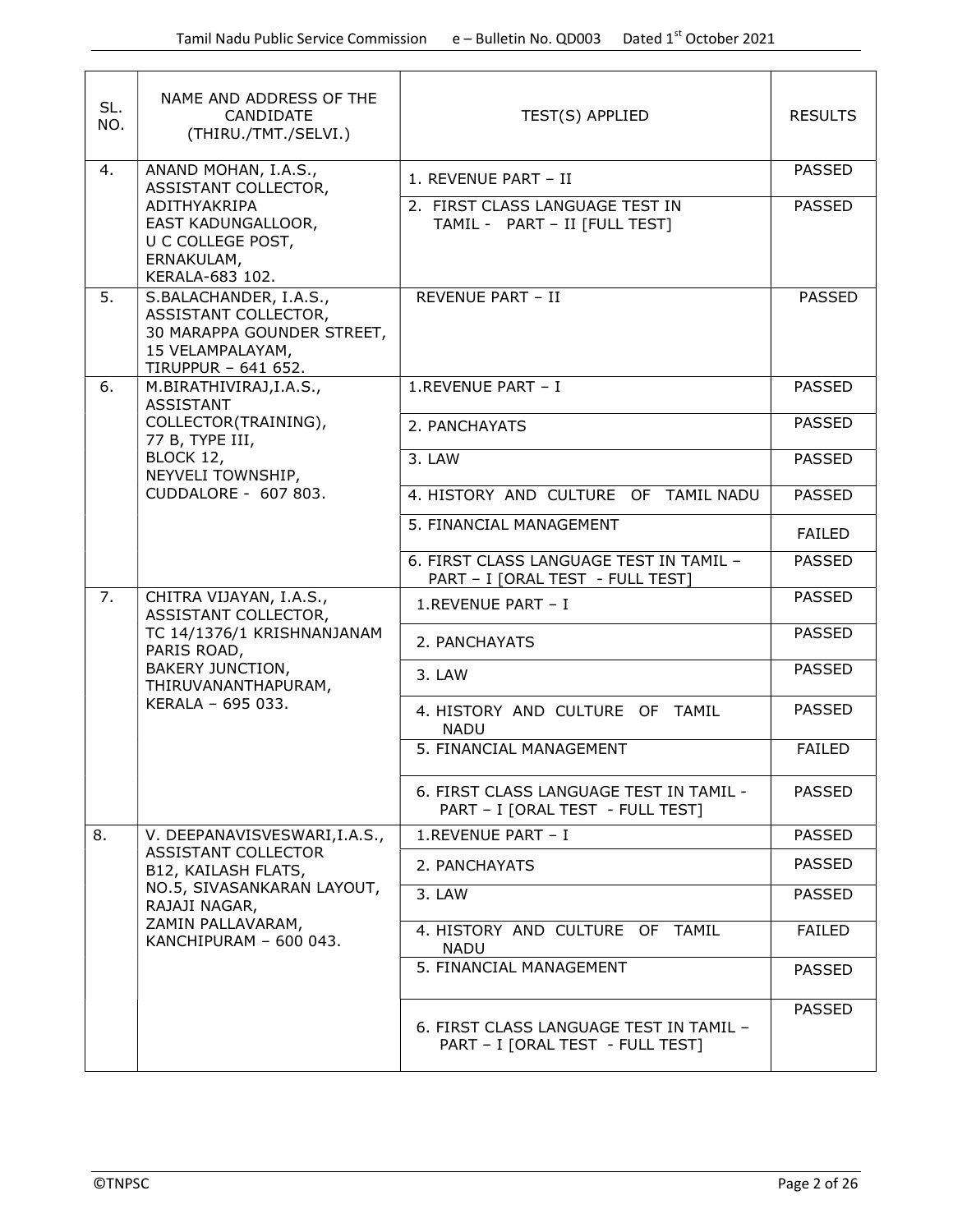| SL.<br>NO. | NAME AND ADDRESS OF THE<br>CANDIDATE<br>(THIRU./TMT./SELVI.)                                                                                            | TEST(S) APPLIED                                                                | <b>RESULTS</b> |
|------------|---------------------------------------------------------------------------------------------------------------------------------------------------------|--------------------------------------------------------------------------------|----------------|
| 9.         | L.MADHUBALAN, I.A.S.,<br>ASSISTANT COLLECTOR,<br>NO 1 VC BUNGALOW ROAD,<br>ANNAMALAI UNIVERSITY,<br>CHIDAMBARAM,<br>CUDDALORE - 608 001.                | REVENUE PART - II                                                              | <b>PASSED</b>  |
| 10.        | MONIKA RANA, I.A.S.,<br>ASSISTANT COLLECTOR,                                                                                                            | 1. REVENUE PART - II                                                           | <b>PASSED</b>  |
|            | ASSISTANT COLLECTOR OFFICE<br>NILGIRIS,<br>OLD RDO OFFICE,<br>UDHAGAMANDALAM,<br>OOTY,<br>THE NILGIRIS - 643 001.                                       | 2. FIRST CLASS LANGUAGE TEST IN TAMIL<br>PART - II [FULL TEST]                 | <b>PASSED</b>  |
| 11         | NISHANT KRISHNA.I.A.S.,<br>ASSISTANT COLLECTOR,<br>RDO OFFICE,                                                                                          | 1. REVENUE PART - II                                                           | <b>PASSED</b>  |
|            | NAVALURKOTTAPATTU,<br>SRIRANGAM,<br>TIRUCHIRAPALLI - 620 009.                                                                                           | 2. FIRST CLASS LANGUAGE TEST IN<br>TAMIL - PART - II [WRITTEN<br>EXAMINATIONS] | <b>FAILED</b>  |
| 12         | RANJEET SINGH, I.A.S.,<br>ASSISTANT COLLECTOR,<br>SUB COLLECTOR OFFICE<br>COONOOR,<br>NEAR COONOOR TALUK OFFICE,<br>COONOOR,<br>THE NILGIRIS - 643 101. | FIRST CLASS LANGUAGE TEST IN TAMIL -<br>PART - II [WRITTEN EXAMINATIONS]       | <b>FAILED</b>  |
| 13.        | C.A.RISHAB, I.A.S.,<br>ASSISTANT COLLECTOR,                                                                                                             | 1.REVENUE PART - I                                                             | <b>PASSED</b>  |
|            | NO 40/141 HOSPITAL ROAD,<br>OPP. POLICE STATION,                                                                                                        | 2. PANCHAYATS                                                                  | <b>PASSED</b>  |
|            | MADURANTHAKAM,<br>KANCHEEPURAM - 603 306.                                                                                                               | 3. LAW                                                                         | <b>PASSED</b>  |
|            |                                                                                                                                                         | 4. HISTORY AND CULTURE OF TAMI<br><b>NADU</b>                                  | PASSED         |
|            |                                                                                                                                                         | 5. FINANCIAL MANAGEMENT                                                        | <b>FAILED</b>  |
|            |                                                                                                                                                         | 6. FIRST CLASS LANGUAGE TEST IN TAMIL<br>- PART - I [ORAL TEST - FULL TEST]    | <b>PASSED</b>  |
| 14.        | M.SIVAGURU PRABAKARAN, I.A.S.,<br>ASSISTANT COLLECTOR,<br>3/533 BLOCK 5,<br>MELA OTTANGADU,<br>OTTANGADU POST,<br>PATTUKKOTTAI,<br>THANJAVUR - 614 803. | <b>REVENUE PART - II</b>                                                       | <b>PASSED</b>  |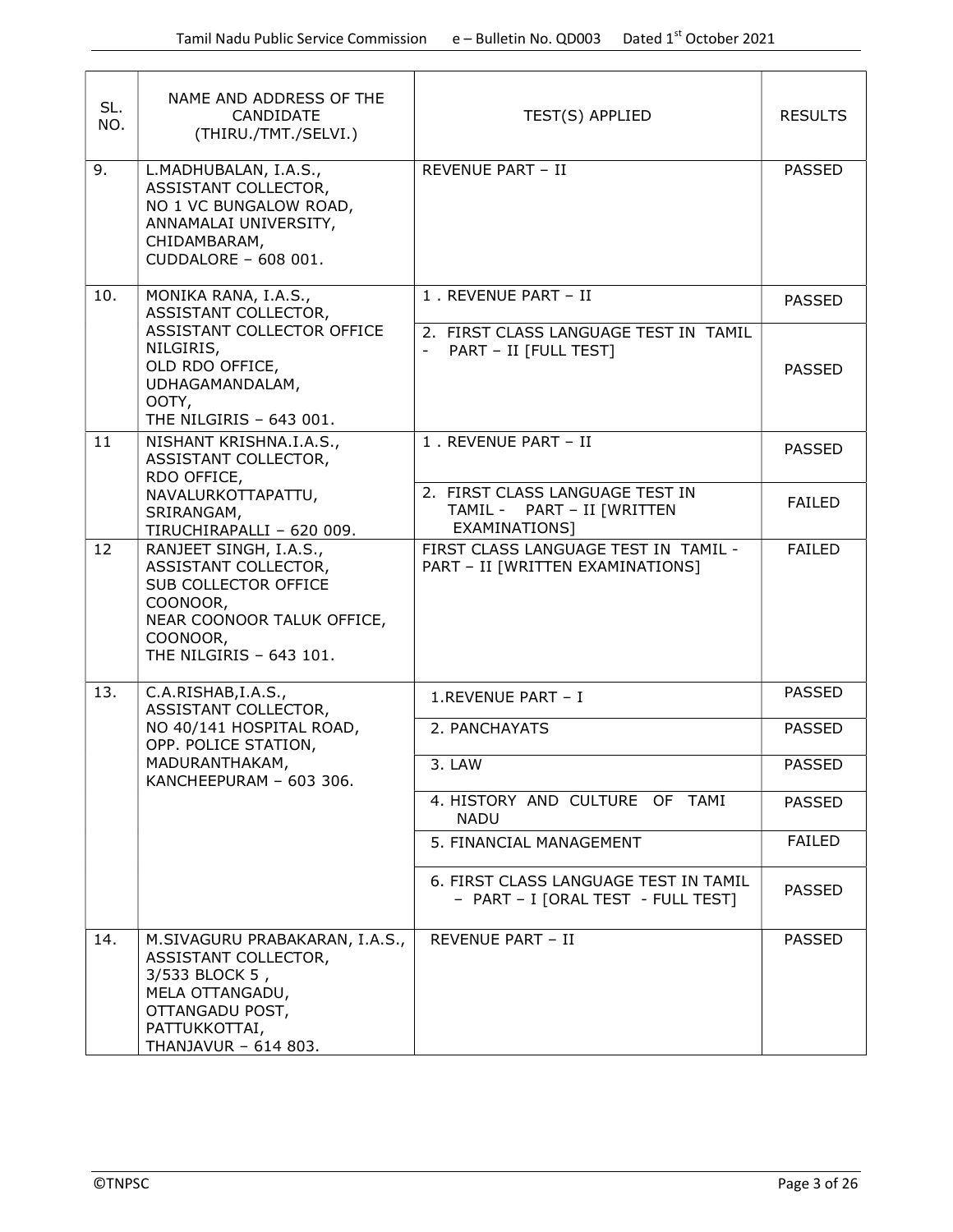| SL.<br>NO. | NAME AND ADDRESS OF THE<br>CANDIDATE<br>(THIRU./TMT./SELVI.)                                                                               | TEST(S) APPLIED                                                             | <b>RESULTS</b> |
|------------|--------------------------------------------------------------------------------------------------------------------------------------------|-----------------------------------------------------------------------------|----------------|
| 15.        | V.SIVAKRISHNAMURTHY, I.A.S.,<br>ASSISTANT COLLECTOR,<br>SUB COLLECTOR OFFICE,<br>COLLECTORATE,<br>KOKKIRAKULAM,<br>THIRUNELVELI - 627 009. | REVENUE PART - II                                                           | <b>PASSED</b>  |
| 16.        | THAKARE SHUBHAM DNYANDEO<br>RAO, I.A.S.,                                                                                                   | 1.REVENUE PART - I                                                          | <b>PASSED</b>  |
|            | ASSISTANT COLLECTOR,<br>ASSISTANT COLLECTOR OFFICE,                                                                                        | 2. PANCHAYATS                                                               | <b>PASSED</b>  |
|            | COLLECTORATE COMPLEX,<br>THENI - 625 531.                                                                                                  | 3. LAW                                                                      | <b>PASSED</b>  |
|            |                                                                                                                                            | 4. HISTORY AND CULTURE OF TAMIL NADU                                        | <b>PASSED</b>  |
|            |                                                                                                                                            | 5. FINANCIAL MANAGEMENT                                                     | <b>PASSED</b>  |
|            |                                                                                                                                            | 6. FIRST CLASS LANGUAGE TEST IN TAMIL -<br>PART - I [ORAL TEST - FULL TEST] | <b>PASSED</b>  |
| 17.        | VEER PRATAP SINGH I.A.S.,<br>ASSISTANT COLLECTOR                                                                                           | 1.REVENUE PART - I                                                          | <b>PASSED</b>  |
|            | TRAINING,<br>SALEM COLLECTORATE,                                                                                                           | 2. PANCHAYATS                                                               | <b>PASSED</b>  |
|            | SALEM - 636 001.                                                                                                                           | 3. LAW                                                                      | <b>PASSED</b>  |
|            |                                                                                                                                            | 4. HISTORY AND CULTURE OF TAMIL NADU                                        | <b>PASSED</b>  |
|            |                                                                                                                                            | 5. FINANCIAL MANAGEMENT                                                     | <b>FAILED</b>  |
|            |                                                                                                                                            | 6. FIRST CLASS LANGUAGE TEST IN TAMIL -<br>PART - I [ORAL TEST - FULL TEST] | <b>PASSED</b>  |
| 18.        | A. ABINAYA,<br>DEPUTY COLLECTOR,                                                                                                           | 1.REVENUE PART - I                                                          | <b>PASSED</b>  |
|            | DOOR NO. 62,<br>THASILDHAR PALLIVASAL                                                                                                      | 2. PANCHAYATS                                                               | <b>PASSED</b>  |
|            | STREET,<br>MADURAI - 625 001.                                                                                                              | 3. LAW                                                                      | <b>PASSED</b>  |
|            |                                                                                                                                            | 4. HISTORY AND CULTURE OF TAMIL NADU                                        | <b>PASSED</b>  |
|            |                                                                                                                                            | 5. FINANCIAL MANAGEMENT                                                     | <b>PASSED</b>  |
|            |                                                                                                                                            | 6. CRIMINAL PROCEDURE CODE FOR DEPUTY<br><b>COLLECTORS</b>                  | <b>PASSED</b>  |
|            |                                                                                                                                            | 7. IPC AND SPECIAL LOCAL CRIMINAL LAWS                                      | <b>PASSED</b>  |
|            |                                                                                                                                            | 8. LAW OF EVIDENCE                                                          | <b>PASSED</b>  |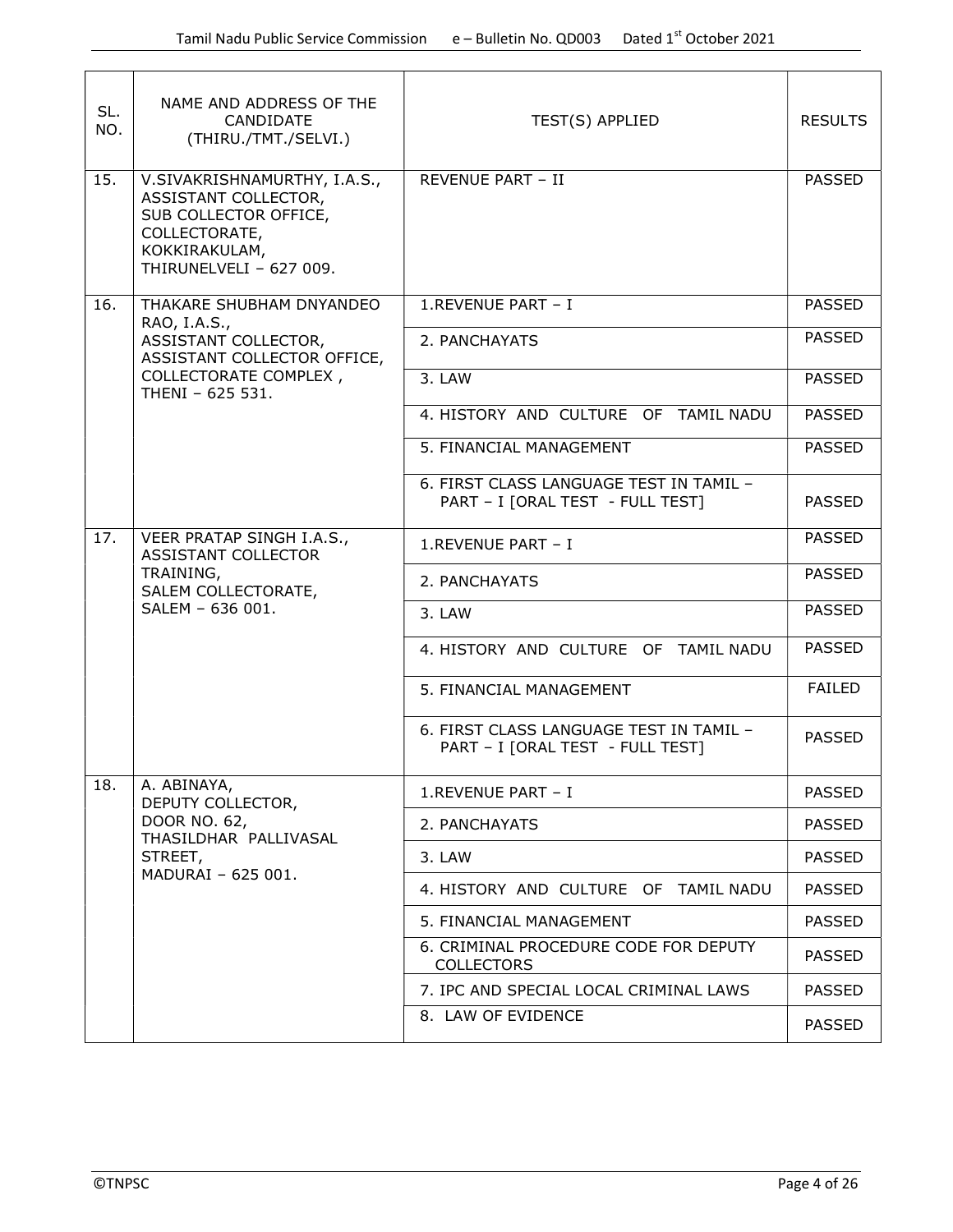| SL.<br>NO.                                                               | NAME AND ADDRESS OF THE<br>CANDIDATE<br>(THIRU./TMT./SELVI.)          | TEST(S) APPLIED                                                      | <b>RESULTS</b> |
|--------------------------------------------------------------------------|-----------------------------------------------------------------------|----------------------------------------------------------------------|----------------|
| 19.                                                                      | VTSLP ABINAYA,<br>DEPUTY COLLECTOR,                                   | 1.REVENUE PART - I                                                   | <b>PASSED</b>  |
|                                                                          | PLOT NO 4 MVG GARDEN,<br>6/4 V V COTTAGE,                             | 2. REVENUE SURVEY                                                    | <b>PASSED</b>  |
|                                                                          | NO. 1 TOLLGATE,<br>BIKSHANDAR KOIL SO,                                | 3. PANCHAYATS                                                        | <b>PASSED</b>  |
|                                                                          | TIRUCHIRAPALLI - 621 216.                                             | 4. LAW                                                               | <b>PASSED</b>  |
|                                                                          |                                                                       | 5. HISTORY AND CULTURE OF TAMIL<br><b>NADU</b>                       | <b>PASSED</b>  |
|                                                                          |                                                                       | 6. FINANCE                                                           | <b>PASSED</b>  |
|                                                                          |                                                                       | 7. FINANCIAL MANAGEMENT                                              | <b>PASSED</b>  |
|                                                                          |                                                                       | 8. CRIMINAL PROCEDURE CODE FOR<br>DEPUTY COLLECTORS                  | <b>PASSED</b>  |
|                                                                          |                                                                       | 9. IPC AND SPECIAL LOCAL CRIMINAL<br>LAWS                            | <b>PASSED</b>  |
|                                                                          |                                                                       | 10. LAW OF EVIDENCE                                                  | <b>PASSED</b>  |
| 20.                                                                      | S.ADHIYAMAN KAVIYARASU,<br>DEPUTY COLLECTOR,                          | 1. REVENUE PART - II                                                 | <b>PASSED</b>  |
| 1/22 3 VATHSALA ILLAM,<br>NEAR TRINITY SCHOOL,<br>KRISHNAGIRI - 635 002. |                                                                       | 2. FINANCE                                                           | <b>FAILED</b>  |
| 21.                                                                      | J.AJITHA BEGUM,<br>DEPUTY COLLECTOR,                                  | 1. REVENUE PART - I                                                  | <b>PASSED</b>  |
|                                                                          | 75A MANNARKUDY STREET<br>CHIDAMBARAM TALUK,                           | 2. PANCHAYATS                                                        | <b>PASSED</b>  |
|                                                                          | <b>CUDDALORE DISTRICT</b><br>CHIDAMBARAM,<br>CUDDALORE - 608 001.     | 3. LAW                                                               | <b>PASSED</b>  |
|                                                                          |                                                                       | 4. HISTORY AND CULTURE OF TAMIL<br><b>NADU</b>                       | <b>PASSED</b>  |
|                                                                          |                                                                       | 5. FINANCIAL MANAGEMENT                                              | <b>PASSED</b>  |
|                                                                          |                                                                       | 6. CRIMINAL PROCEDURE CODE FOR<br><b>DEPUTY</b><br><b>COLLECTORS</b> | <b>PASSED</b>  |
|                                                                          |                                                                       | 7. IPC AND SPECIAL LOCAL CRIMINAL<br>LAWS                            | <b>PASSED</b>  |
|                                                                          |                                                                       | 8. LAW OF EVIDENCE                                                   | <b>PASSED</b>  |
| 22.                                                                      | D.ANITHA,<br>DEPUTY COLLECTOR,                                        | 1. REVENUE PART - II                                                 | <b>PASSED</b>  |
|                                                                          | 228, SECOND BUNGALOW STREET,<br>KOVILPATTI,<br>THOOTHUKUDI - 628 501. | 2. FINANCE                                                           | <b>PASSED</b>  |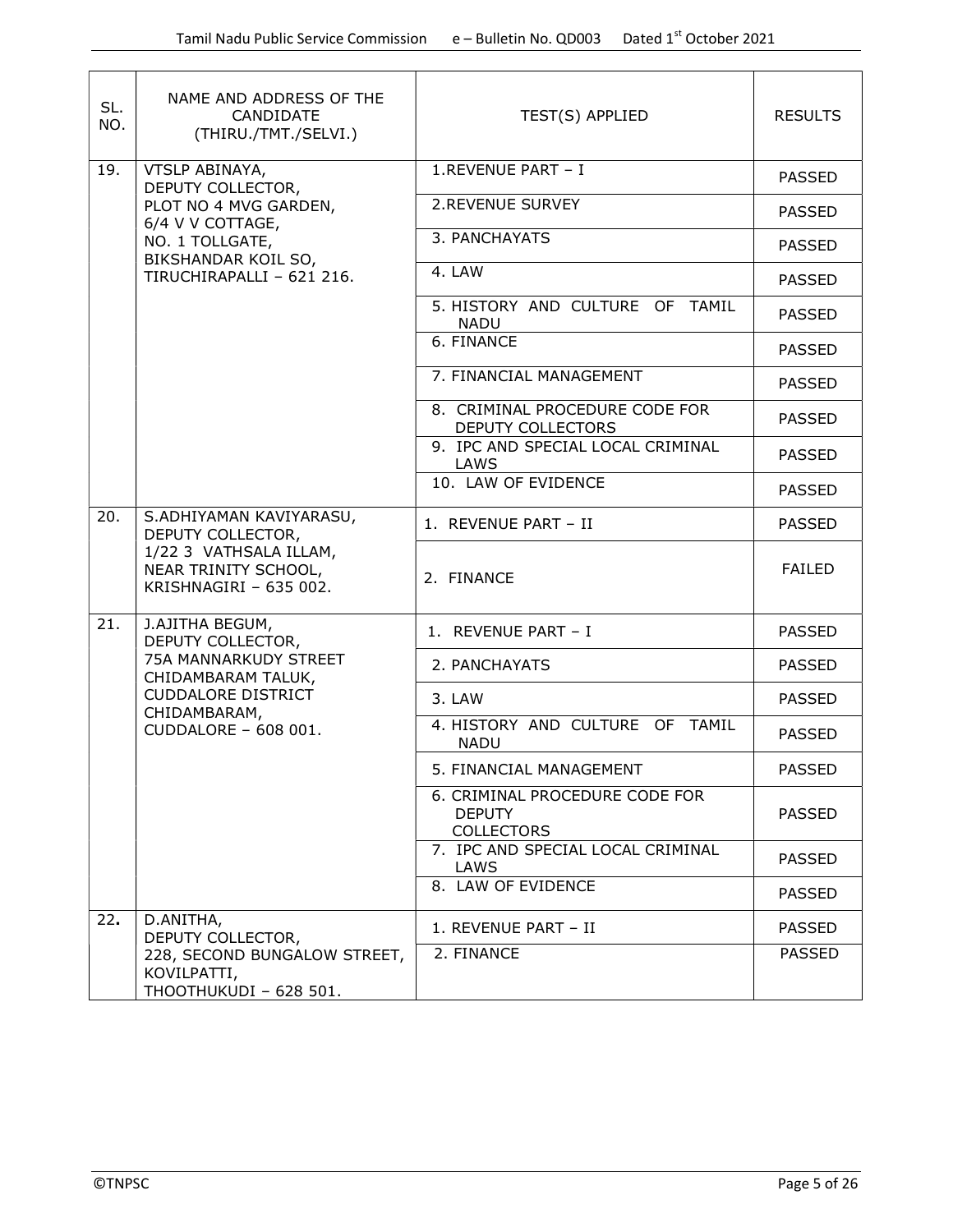| SL.<br>NO. | NAME AND ADDRESS OF THE<br>CANDIDATE<br>(THIRU./TMT./SELVI.) | TEST(S) APPLIED                                            | <b>RESULTS</b> |
|------------|--------------------------------------------------------------|------------------------------------------------------------|----------------|
| 23.        | U.ARCHANA,<br>DEPUTY COLLECTOR,                              | 1. REVENUE PART - I                                        | <b>PASSED</b>  |
|            | NO 51/1 VS VIJAYA ILLAM,                                     | 2. PANCHAYATS                                              | <b>PASSED</b>  |
|            | FIRST FLOOR,<br>13TH CROSS STREET,                           | 3. LAW                                                     | <b>PASSED</b>  |
|            | NEW COLONY,<br>CHROMEPET,                                    | 4. HISTORY AND CULTURE OF TAMIL<br><b>NADU</b>             | <b>PASSED</b>  |
|            | CHENNAI - 600 044.                                           | 5. FINANCIAL MANAGEMENT                                    | <b>PASSED</b>  |
|            |                                                              | 6. CRIMINAL PROCEDURE CODE FOR DEPUTY<br><b>COLLECTORS</b> | <b>PASSED</b>  |
|            |                                                              | 7. IPC AND SPECIAL LOCAL CRIMINAL LAWS                     | <b>PASSED</b>  |
|            |                                                              | 8. LAW OF EVIDENCE                                         | <b>PASSED</b>  |
| 24.        | K.BOOMA,<br>DEPUTY COLLECTOR,                                | 1. REVENUE PART - I                                        | <b>PASSED</b>  |
|            | 3/352 ANBALAGAN 2ND ST,                                      | 2. PANCHAYATS                                              | <b>PASSED</b>  |
|            | PERIYAR SALAI,<br>PALAVAKKAM,                                | 3. LAW                                                     | <b>PASSED</b>  |
|            | CHENNAI - 600 041.                                           | 4. HISTORY AND CULTURE OF TAMIL<br><b>NADU</b>             | <b>PASSED</b>  |
|            |                                                              | 5. FINANCIAL MANAGEMENT                                    | <b>FAILED</b>  |
|            |                                                              | 6. CRIMINAL PROCEDURE CODE FOR DEPUTY<br><b>COLLECTORS</b> | <b>PASSED</b>  |
|            |                                                              | 7. IPC AND SPECIAL LOCAL CRIMINAL LAWS                     | <b>PASSED</b>  |
|            |                                                              | 8. LAW OF EVIDENCE                                         | <b>FAILED</b>  |
| 25.        | N.A.CHANHEETHA,<br>DEPUTY COLLECTOR,                         | 1. REVENUE PART - I                                        | <b>PASSED</b>  |
|            | 3/401A, KRISHNA NAGAR,                                       | 2. PANCHAYATS                                              | <b>PASSED</b>  |
|            | $2^{ND}$ STREET,<br>NEW NATHAM ROAD,                         | 3. LAW                                                     | <b>PASSED</b>  |
|            | THIRUPPALAI,<br>MADURAI - 625 014.                           | 4. HISTORY AND CULTURE OF TAMIL<br><b>NADU</b>             | <b>PASSED</b>  |
|            |                                                              | 5. FINANCE                                                 | <b>PASSED</b>  |
|            |                                                              | 6. FINANCIAL MANAGEMENT                                    | <b>FAILED</b>  |
|            |                                                              | 7. IPC AND SPECIAL LOCAL CRIMINAL LAWS                     | <b>PASSED</b>  |
|            |                                                              | 8. LAW OF EVIDENCE                                         | <b>PASSED</b>  |
|            |                                                              | 9.CRIMINAL PROCEDURE CODE FOR DEPUTY<br><b>COLLECTORS</b>  | <b>PASSED</b>  |
| 26.        | K.DEEPA,<br>DEPUTY COLLECTOR,                                | 1. REVENUE PART - I                                        | <b>PASSED</b>  |
|            | NO.18, SARVAMANGALA                                          | 2. PANCHAYATS                                              | <b>PASSED</b>  |
|            | NAGAR,<br>3RD MAIN ROAD,                                     | 3. LAW                                                     | <b>PASSED</b>  |
|            | CHITLAPAKKAM,<br>CHENNAI - 600 064.                          | 4. HISTORY AND CULTURE OF TAMIL<br><b>NADU</b>             | <b>PASSED</b>  |
|            |                                                              | 5. FINANCIAL MANAGEMENT                                    | <b>FAILED</b>  |
|            |                                                              | 6. CRIMINAL PROCEDURE CODE FOR DEPUTY<br><b>COLLECTORS</b> | <b>PASSED</b>  |
|            |                                                              | 7. IPC AND SPECIAL LOCAL CRIMINAL LAWS                     | <b>PASSED</b>  |
|            |                                                              | 8. LAW OF EVIDENCE                                         | <b>PASSED</b>  |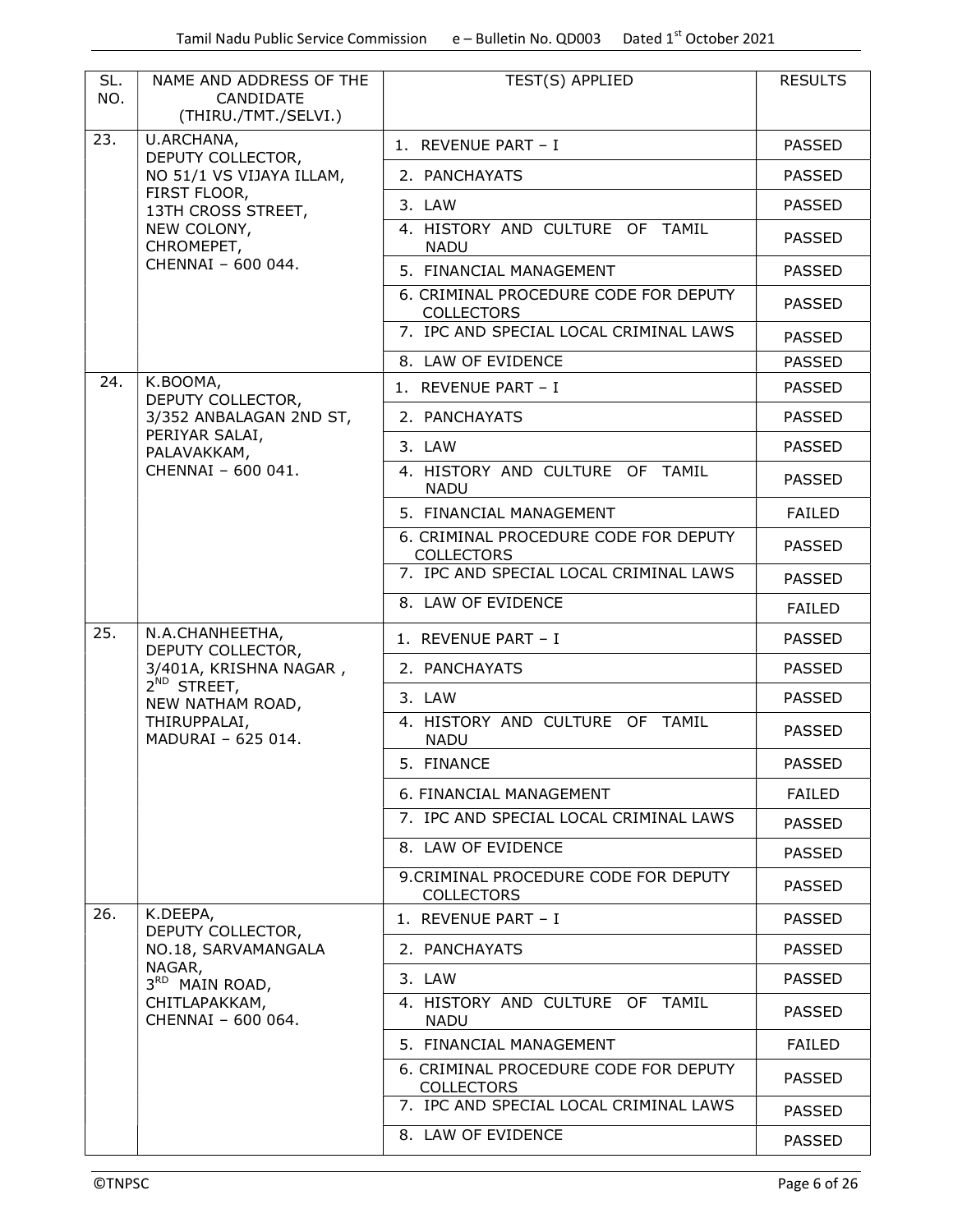| SL.<br>NO. | NAME AND ADDRESS OF THE<br>CANDIDATE<br>(THIRU./TMT./SELVI.)                                                                    | TEST(S) APPLIED                                     | <b>RESULTS</b> |
|------------|---------------------------------------------------------------------------------------------------------------------------------|-----------------------------------------------------|----------------|
| 27.        | G.DIVYA PRIYADHARSHINI,                                                                                                         | 1. REVENUE PART - I                                 | <b>PASSED</b>  |
|            | DEPUTY COLLECTOR,                                                                                                               | 2. PANCHAYATS                                       | <b>PASSED</b>  |
|            | NO 33/17, 15 <sup>TH</sup> STREET,                                                                                              | 3. LAW                                              | <b>PASSED</b>  |
|            | <b>ASHOK NAGAR</b><br>CHENNAI - 600 083.                                                                                        | 4. HISTORY AND CULTURE OF TAMIL<br><b>NADU</b>      | <b>PASSED</b>  |
|            |                                                                                                                                 | 5. FINANCIAL MANAGEMENT                             | <b>PASSED</b>  |
|            |                                                                                                                                 | 6. CRIMINAL PROCEDURE CODE FOR<br>DEPUTY COLLECTORS | <b>PASSED</b>  |
|            |                                                                                                                                 | 7. IPC AND SPECIAL LOCAL CRIMINAL<br><b>LAWS</b>    | <b>PASSED</b>  |
|            |                                                                                                                                 | 8. LAW OF EVIDENCE                                  | <b>PASSED</b>  |
| 28.        | S. ELAKKIYA,                                                                                                                    | 1. REVENUE PART - II                                | <b>PASSED</b>  |
|            | DEPUTY COLLECTOR,<br>F3, RUBY PRIDE,<br>VALLALAR 1 <sup>ST</sup> CR ST,<br>SELVAM NAGAR,<br>PALLIKARANAI,<br>CHENNAI - 600 100. | 2. FINANCE                                          | <b>PASSED</b>  |
| 29.        | D.ELAVARASI,                                                                                                                    | 1. REVENUE PART - II                                | <b>PASSED</b>  |
|            | DEPUTY COLLECTOR,<br>NATARAJA GOPALA PURAM<br>THENNANGUDIPALAYAM,<br>ATTUR, SALEM - 636 108.                                    | 2. FINANCE                                          | <b>PASSED</b>  |
| 30.        | R. FATHIMA,                                                                                                                     | 1. REVENUE PART - I                                 | <b>PASSED</b>  |
|            | DEPUTY COLLECTOR,                                                                                                               | 2. PANCHAYATS                                       | <b>PASSED</b>  |
|            | NO. 26, $1ST$ STREET                                                                                                            | 3. LAW                                              | <b>PASSED</b>  |
|            | THIRUMURUGAN NAGAR,<br>KOLATHUR,                                                                                                | 4. HISTORY AND CULTURE OF TAMIL<br><b>NADU</b>      | <b>PASSED</b>  |
|            | CHENNAI - 600 099.                                                                                                              | 5. FINANCIAL MANAGEMENT                             | <b>FAILED</b>  |
|            |                                                                                                                                 | 6. CRIMINAL PROCEDURE CODE FOR<br>DEPUTY COLLECTORS | <b>PASSED</b>  |
|            |                                                                                                                                 | 7. IPC AND SPECIAL LOCAL CRIMINAL<br>LAWS           | <b>PASSED</b>  |
|            |                                                                                                                                 | 8. LAW OF EVIDENCE                                  | <b>PASSED</b>  |
| 31.        | K.FIRTHOUSE FATHIMA,<br>DEPUTY COLLECTOR,                                                                                       | 1. REVENUE PART - II                                | <b>PASSED</b>  |
|            | NO. 8, TIRUMALIA KOLUNDHU ST.,<br>ALWARKURUCHI TP,<br>TENKASI,<br>THIRUNELVELI - 627 811.                                       | 2. FINANCE                                          | <b>PASSED</b>  |
| 32.        | J.HAZRATHBEGAM,                                                                                                                 | 1. REVENUE PART - II                                | <b>PASSED</b>  |
|            | DEPUTY COLLECTOR,<br>465 MAIN ROAD,<br>MELAULUR, ORATHANADU,<br>THANJAVUR - 614 904.                                            | 2. FINANCE                                          | <b>PASSED</b>  |
| 33.        | R.JASWANTH KANNAN,                                                                                                              | 1. REVENUE PART - I                                 | <b>PASSED</b>  |
|            | DEPUTY COLLECTOR,                                                                                                               | 2. PANCHAYATS                                       | <b>PASSED</b>  |
|            | 405/1 SECOND STREET,                                                                                                            | 3. LAW                                              | <b>PASSED</b>  |
|            | COLLEGE ROAD,<br>PARAMATHI VELUR,                                                                                               | 4. HISTORY AND CULTURE OF TAMIL<br><b>NADU</b>      | <b>PASSED</b>  |
|            | NAMAKKAL - 638 182.                                                                                                             | 5. FINANCIAL MANAGEMENT                             | <b>FAILED</b>  |
|            |                                                                                                                                 | 6. CRIMINAL PROCEDURE CODE FOR<br>DEPUTY COLLECTORS | <b>PASSED</b>  |
|            |                                                                                                                                 | 7. IPC AND SPECIAL LOCAL CRIMINAL<br>LAWS           | <b>PASSED</b>  |
|            |                                                                                                                                 | 8. LAW OF EVIDENCE                                  | <b>PASSED</b>  |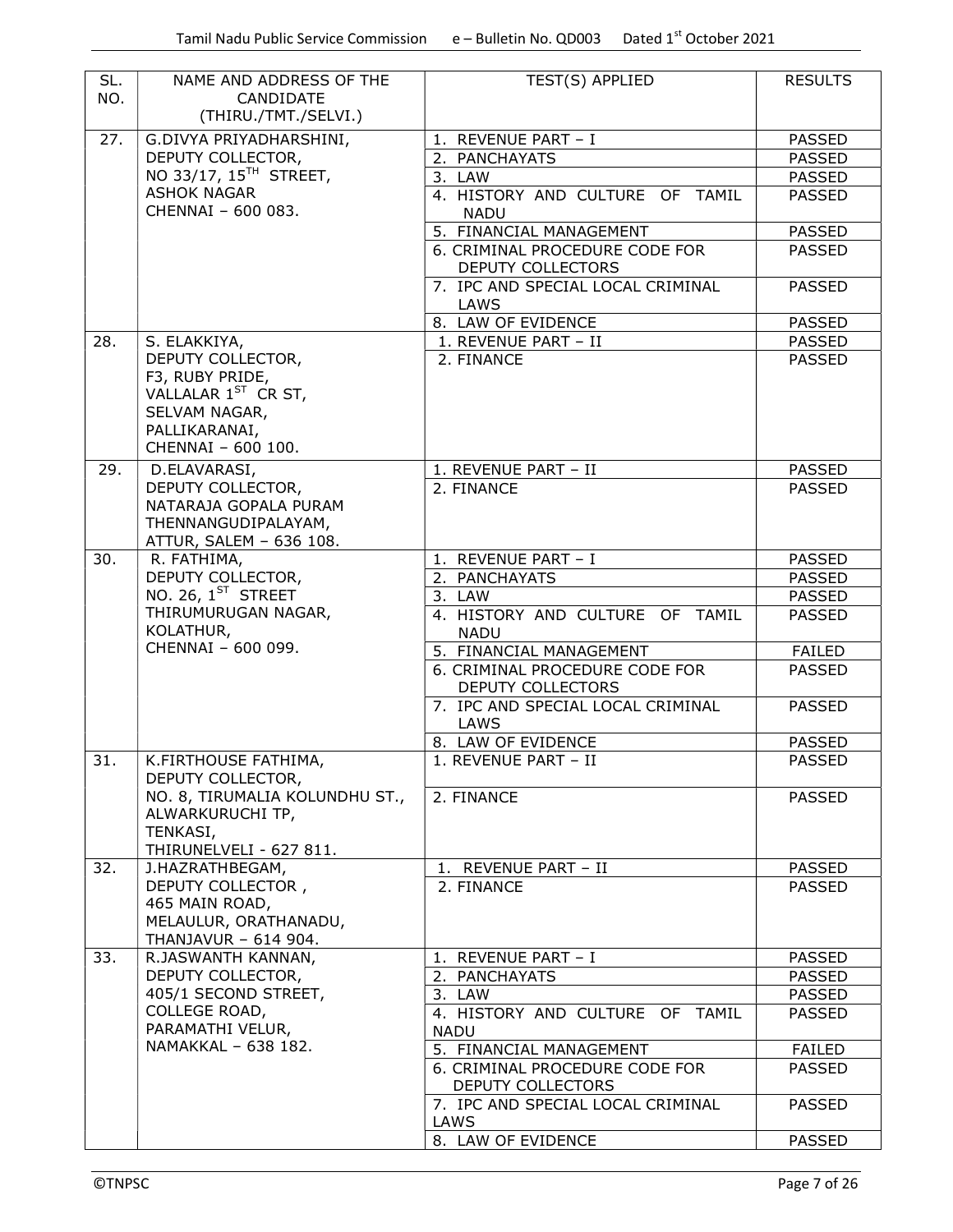| SL.<br>NO. | NAME AND ADDRESS OF THE<br>CANDIDATE<br>(THIRU./TMT./SELVI.)                                                  | TEST(S) APPLIED                                            | <b>RESULTS</b> |
|------------|---------------------------------------------------------------------------------------------------------------|------------------------------------------------------------|----------------|
| 34.        | M.JAYA RAJA PAULINE,<br>DEPUTY COLLECTOR,                                                                     | 1. REVENUE PART - I                                        | <b>PASSED</b>  |
|            | SATHYAMOORTHY STREET,                                                                                         | 2. PANCHAYATS                                              | <b>PASSED</b>  |
|            | CHOOLAIMEDU,<br>CHENNAI - 600 094.                                                                            | 3. LAW                                                     | <b>PASSED</b>  |
|            |                                                                                                               | 4. HISTORY AND CULTURE OF TAMIL NADU                       | <b>PASSED</b>  |
|            |                                                                                                               | 5. FINANCIAL MANAGEMENT                                    | <b>FAILED</b>  |
|            |                                                                                                               | 6. CRIMINAL PROCEDURE CODE FOR DEPUTY<br><b>COLLECTORS</b> | <b>PASSED</b>  |
|            |                                                                                                               | 7. IPC AND SPECIAL LOCAL CRIMINAL LAWS                     | <b>PASSED</b>  |
|            |                                                                                                               | 8. LAW OF EVIDENCE                                         | <b>PASSED</b>  |
| 35.        | N. M. KANIMOZHI,<br>DEPUTY COLLECTOR,                                                                         | 1. REVENUE PART - I                                        | <b>PASSED</b>  |
|            | 369, PADMAVATHY STREET,                                                                                       | 2. PANCHAYATS                                              | <b>PASSED</b>  |
|            | SRINIVASA NAGAR,<br>MADIPAKKAM,                                                                               | 3. LAW                                                     | <b>PASSED</b>  |
|            | CHENNAI - 600 091.                                                                                            | 4. HISTORY AND CULTURE OF TAMIL NADU                       | <b>PASSED</b>  |
|            |                                                                                                               | 5. FINANCIAL MANAGEMENT                                    | <b>FAILED</b>  |
|            |                                                                                                               | 6. CRIMINAL PROCEDURE CODE FOR DEPUTY<br><b>COLLECTORS</b> | <b>PASSED</b>  |
|            |                                                                                                               | 7. IPC AND SPECIAL LOCAL CRIMINAL LAWS                     | <b>PASSED</b>  |
|            |                                                                                                               | 8. LAW OF EVIDENCE                                         | <b>PASSED</b>  |
| 36.        | R.K.KAVITHA,<br>DEPUTY COLLECTOR,<br>7/161 H OTTA STREET,<br>THUMBIPADI POST,<br>OMALUR, SALEM - 636 305.     | REVENUE PART - II                                          | <b>PASSED</b>  |
| 37.        | R.KEERTHANA MANI,                                                                                             | 1. REVENUE PART - I                                        | <b>PASSED</b>  |
|            | DEPUTY COLLECTOR,<br>51, LOORDHUNAGAR 7TH                                                                     | 2. PANCHAYATS                                              | <b>PASSED</b>  |
|            | STREET,                                                                                                       | 3. LAW                                                     | <b>PASSED</b>  |
|            | 7TH CROSS STREET,                                                                                             | 4. HISTORY AND CULTURE OF TAMIL NADU                       | <b>PASSED</b>  |
|            | KPUDUR,<br>MADURAI - 625 007.                                                                                 | 5. FINANCIAL MANAGEMENT                                    | <b>FAILED</b>  |
|            |                                                                                                               | 6. CRIMINAL PROCEDURE CODE FOR DEPUTY<br><b>COLLECTORS</b> | <b>PASSED</b>  |
|            |                                                                                                               | 7. IPC AND SPECIAL LOCAL CRIMINAL LAWS                     | <b>PASSED</b>  |
|            |                                                                                                               | 8. LAW OF EVIDENCE                                         | <b>PASSED</b>  |
| 38.        | M.KOHILA,                                                                                                     | 1. REVENUE PART - II                                       | <b>ABSENT</b>  |
|            | DEPUTY COLLECTOR,<br>AM LOCKS PATHANI KADAI<br>STOP, NEAR RMTC COLONY,<br>NATHAM ROAD,<br>DINDIGUL - 624 003. | 2. FINANCE                                                 | <b>ABSENT</b>  |
| 39.        | P.KOWSALYA,<br>DEPUTY COLLECTOR,                                                                              | 1. REVENUE PART - I                                        | <b>PASSED</b>  |
|            | 7/139, BOMMANAICKEN<br>PALAYAM, POOLUVAPATTI<br>POST,<br>TIRUPPUR NORTH,<br>TIRUPPUR - 641 602.               | 2. FINANCE                                                 | <b>FAILED</b>  |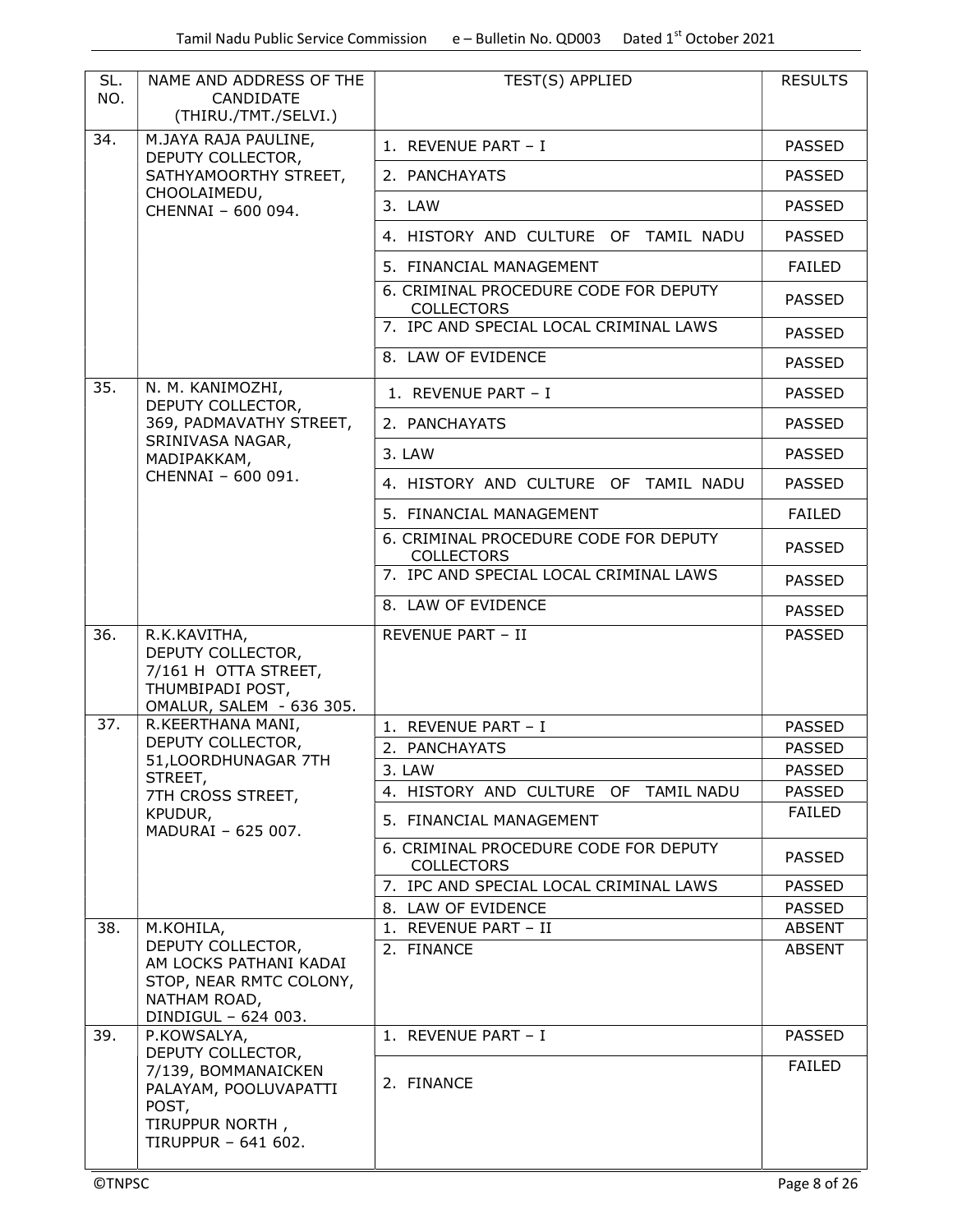| SL.<br>NO. | NAME AND ADDRESS OF THE<br>CANDIDATE<br>(THIRU./TMT./SELVI.)                                 | TEST(S) APPLIED                                            | <b>RESULTS</b> |
|------------|----------------------------------------------------------------------------------------------|------------------------------------------------------------|----------------|
| 40.        | N.LOGANAYAKI,                                                                                | 1. REVENUE PART - I                                        | <b>PASSED</b>  |
|            | DEPUTY COLLECTOR,                                                                            | 2. PANCHAYATS                                              | <b>PASSED</b>  |
|            | 118 RAJ NAGAR,<br>CHENNIMALAI ROAD,                                                          | 3. LAW                                                     | <b>PASSED</b>  |
|            | PERUNDURAI,                                                                                  | 4. HISTORY AND CULTURE OF TAMIL NADU                       | <b>PASSED</b>  |
|            | ERODE - 638 052.                                                                             | 5. FINANCIAL MANAGEMENT                                    | <b>PASSED</b>  |
|            |                                                                                              | 6. CRIMINAL PROCEDURE CODE FOR DEPUTY<br><b>COLLECTORS</b> | <b>PASSED</b>  |
|            |                                                                                              | 7. IPC AND SPECIAL LOCAL CRIMINAL LAWS                     | <b>PASSED</b>  |
|            |                                                                                              | 8. LAW OF EVIDENCE                                         | <b>PASSED</b>  |
| 41.        | K.MAHALAKSHMI,                                                                               | 1. REVENUE PART - I                                        | <b>PASSED</b>  |
|            | DEPUTY COLLECTOR,                                                                            | 2. PANCHAYATS                                              | <b>PASSED</b>  |
|            | 84 SUBRAMANIAR KOVIL<br>STREET,                                                              | 3. LAW                                                     | <b>PASSED</b>  |
|            | THIRUTHANGAL,                                                                                | 4. HISTORY AND CULTURE OF TAMIL NADU                       | <b>PASSED</b>  |
|            | VIRUDHUNAGAR,                                                                                | 5. FINANCIAL MANAGEMENT                                    | <b>PASSED</b>  |
|            | TAMIL NADU - 626 130.                                                                        | 6. CRIMINAL PROCEDURE CODE FOR DEPUTY<br><b>COLLECTORS</b> | <b>PASSED</b>  |
|            |                                                                                              | 7. IPC AND SPECIAL LOCAL CRIMINAL LAWS                     | <b>PASSED</b>  |
|            |                                                                                              | 8. LAW OF EVIDENCE                                         | <b>PASSED</b>  |
| 42.        | R.MANTHAGINI,                                                                                | <b>REVENUE PART - II</b>                                   | <b>PASSED</b>  |
|            | DEPUTY COLLECTOR,<br>3,5 <sup>TH</sup> STREET,<br>GOPALAPURAM,<br>CHENNAI - 600 086.         |                                                            |                |
| 43.        | S.MURUGESAN,<br>DEPUTY COLLECTOR,                                                            | 1. REVENUE PART - II                                       | <b>PASSED</b>  |
|            | 5/47, MELAMEDU INAM<br>PULIYUR, INAMPULIYUR<br>POST, SRIRANGAM,<br>TIRUCHIRAPALLI - 639 103. | 2. FINANCE                                                 | <b>PASSED</b>  |
| 44.        | R.NIRAIMATHI,                                                                                | 1. REVENUE PART - II                                       | <b>PASSED</b>  |
|            | DEPUTY COLLECTOR,<br>234/2 THIRUKAMPULIYUR,<br>LNS POST,<br>KARUR - 639 002.                 | 2. FINANCE                                                 | <b>PASSED</b>  |
| 45.        | S.PAVITHRA,                                                                                  | 1. REVENUE PART - I                                        | <b>PASSED</b>  |
|            | DEPUTY COLLECTOR,                                                                            | 2. PANCHAYATS                                              | <b>PASSED</b>  |
|            | NEW NO. 144,                                                                                 | 3. LAW                                                     | <b>PASSED</b>  |
|            | OLD NO. 264 3RD STREET,<br>AMBEDKAR NAGAR,                                                   | 4. HISTORY AND CULTURE OF<br>TAMIL NADU                    | <b>PASSED</b>  |
|            | KOLATHUR,<br>CHENNAI - 600 099.                                                              | 5. FINANCIAL MANAGEMENT                                    | <b>PASSED</b>  |
|            |                                                                                              | 6. CRIMINAL PROCEDURE CODE FOR                             | <b>PASSED</b>  |
|            |                                                                                              | DEPUTY COLLECTORS                                          |                |
|            |                                                                                              | 7. IPC AND SPECIAL LOCAL CRIMINAL<br>LAWS                  | <b>PASSED</b>  |
|            |                                                                                              | 8. LAW OF EVIDENCE                                         | <b>PASSED</b>  |
| 46.        | S.POORNIMAA,<br>DEPUTY COLLECTOR,                                                            | 1. REVENUE PART - II                                       | <b>PASSED</b>  |
|            | <b>BACKWARD CLASS AND</b><br>MINORITIES WELFARE<br>OFFICE COLLECTORATE<br>VELLORE -632 009.  | 2. FINANCE                                                 | <b>PASSED</b>  |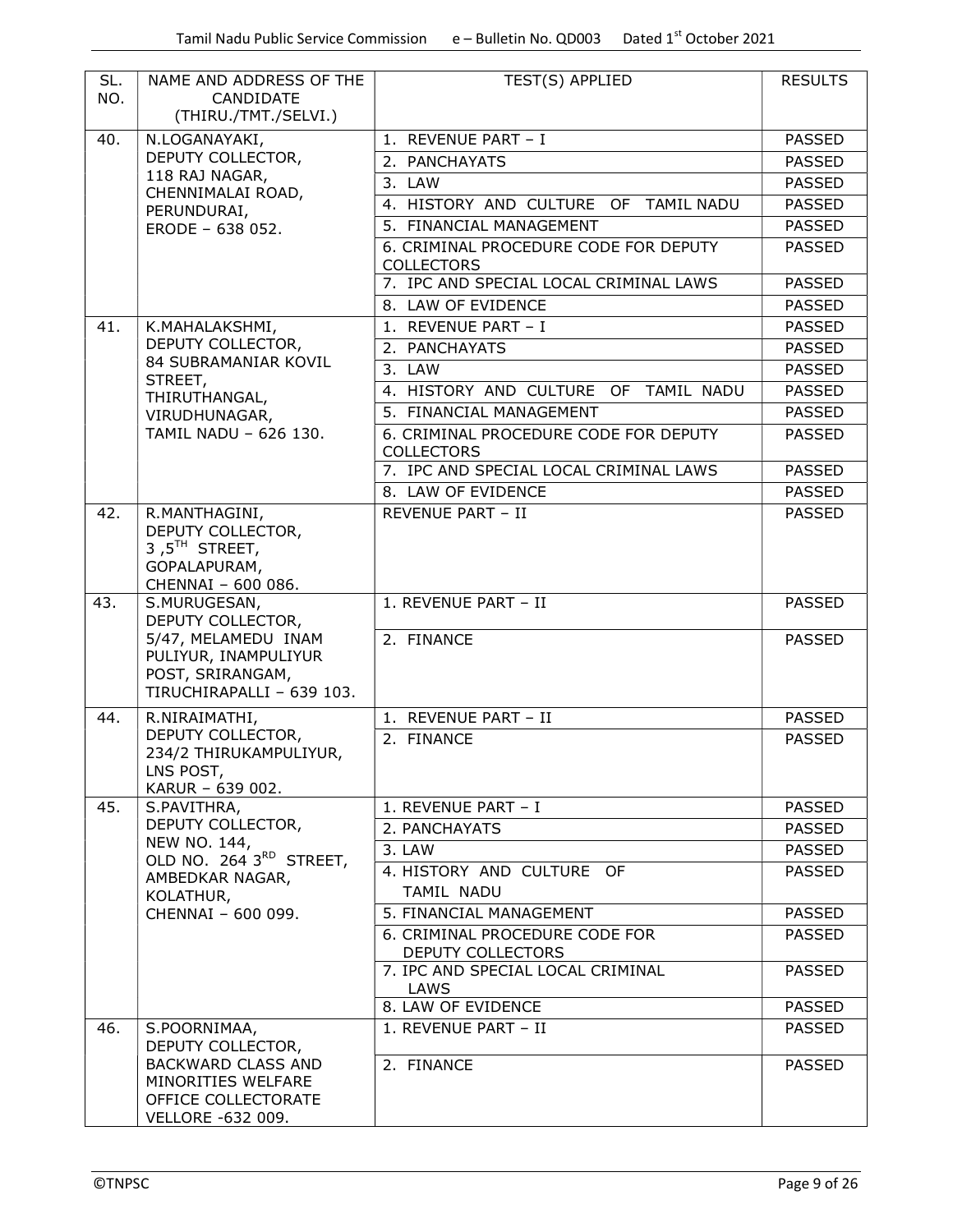| SL.<br>NO. | NAME AND ADDRESS OF THE<br>CANDIDATE<br>(THIRU./TMT./SELVI.)                                                                                              | TEST(S) APPLIED                                            | <b>RESULTS</b> |
|------------|-----------------------------------------------------------------------------------------------------------------------------------------------------------|------------------------------------------------------------|----------------|
| 47.        | S.PRABAHARAN,<br>DEPUTY COLLECTOR,                                                                                                                        | 1.REVENUE PART - II                                        | <b>PASSED</b>  |
|            | 2/259, VASANTHAM NAGAR,<br><b>BARANI GARDEN,</b><br>REDDIPALAYAM,<br>KARUR - 639 002.                                                                     | 2. FINANCE                                                 | <b>PASSED</b>  |
| 48.        | A.K.PRAVEENAKUMARI,                                                                                                                                       | 1. REVENUE PART - I                                        | <b>PASSED</b>  |
|            | DEPUTY COLLECTOR,<br>NO. 241 RAJAMANGALAM                                                                                                                 | 2. REVENUE SURVEY                                          | <b>PASSED</b>  |
|            | FIRST MAIN ROAD,                                                                                                                                          | 3. PANCHAYATS                                              | <b>PASSED</b>  |
|            | VILLIVAKKAM,<br>CHENNAI - 600 049.                                                                                                                        | 4. LAW                                                     | <b>PASSED</b>  |
|            |                                                                                                                                                           | 5. HISTORY AND CULTURE OF TAMIL<br><b>NADU</b>             | <b>PASSED</b>  |
|            |                                                                                                                                                           | 6. FINANCE                                                 | <b>FAILED</b>  |
|            |                                                                                                                                                           | 7. FINANCIAL MANAGEMENT                                    | <b>FAILED</b>  |
|            |                                                                                                                                                           | 8. CRIMINAL PROCEDURE CODE FOR DEPUTY<br><b>COLLECTORS</b> | <b>PASSED</b>  |
|            |                                                                                                                                                           | 9. IPC AND SPECIAL LOCAL CRIMINAL LAWS                     | <b>PASSED</b>  |
|            |                                                                                                                                                           | 10. LAW OF EVIDENCE                                        | <b>PASSED</b>  |
| 49.        | P.PREMALATHA,                                                                                                                                             | 1. REVENUE PART - II                                       | <b>PASSED</b>  |
|            | DEPUTY COLLECTOR,<br>TIRUPPUR COLLECTORATE,<br>ROOM NO 114, FIRST FLOOR,<br>DISTRICT ADI DRAVIDAR<br>AND TRIBAL WELFARE<br>OFFICER,<br>TIRUPPUR -641 604. | 2. FINANCE                                                 | <b>PASSED</b>  |
| 50.        | S.RAMYA,                                                                                                                                                  | 1. REVENUE PART - I                                        | <b>PASSED</b>  |
|            | DEPUTY COLLECTOR,<br>FLAT NO A4, RAAJAM                                                                                                                   | 2. PANCHAYATS                                              | <b>PASSED</b>  |
|            | GARDENS,                                                                                                                                                  | 3. LAW                                                     | <b>PASSED</b>  |
|            | KALASATHAMMAN KOIL<br>STREET,<br>RAMAPURAM,<br>CHENNAI -600 089.                                                                                          | 4. HISTORY AND CULTURE OF TAMIL NADU                       | <b>PASSED</b>  |
|            |                                                                                                                                                           | 5. FINANCIAL MANAGEMENT                                    | <b>PASSED</b>  |
|            |                                                                                                                                                           | 6. CRIMINAL PROCEDURE CODE FOR DEPUTY<br><b>COLLECTORS</b> | <b>PASSED</b>  |
|            |                                                                                                                                                           | 7. IPC AND SPECIAL LOCAL CRIMINAL LAWS                     | <b>PASSED</b>  |
|            |                                                                                                                                                           | 8. LAW OF EVIDENCE                                         | <b>PASSED</b>  |
| 51.        | F.RUBINA,<br>DEPUTY COLLECTOR,                                                                                                                            | 1. REVENUE PART - I                                        | <b>PASSED</b>  |
|            | NO. 10, CHOLAN STREET,                                                                                                                                    | 2. PANCHAYATS                                              | <b>PASSED</b>  |
|            | CHARLES NAGAR,                                                                                                                                            | 3. LAW                                                     | <b>PASSED</b>  |
|            | PATTABIRAM,<br>CHENNAI -600072.                                                                                                                           | 4. HISTORY AND CULTURE OF TAMIL NADU                       | <b>PASSED</b>  |
|            |                                                                                                                                                           | 5. FINANCIAL MANAGEMENT                                    | <b>FAILED</b>  |
|            |                                                                                                                                                           | 6. CRIMINAL PROCEDURE CODE FOR DEPUTY<br><b>COLLECTORS</b> | <b>PASSED</b>  |
|            |                                                                                                                                                           | 7. IPC AND SPECIAL LOCAL CRIMINAL LAWS                     | <b>PASSED</b>  |
|            |                                                                                                                                                           | 8. LAW OF EVIDENCE                                         | <b>PASSED</b>  |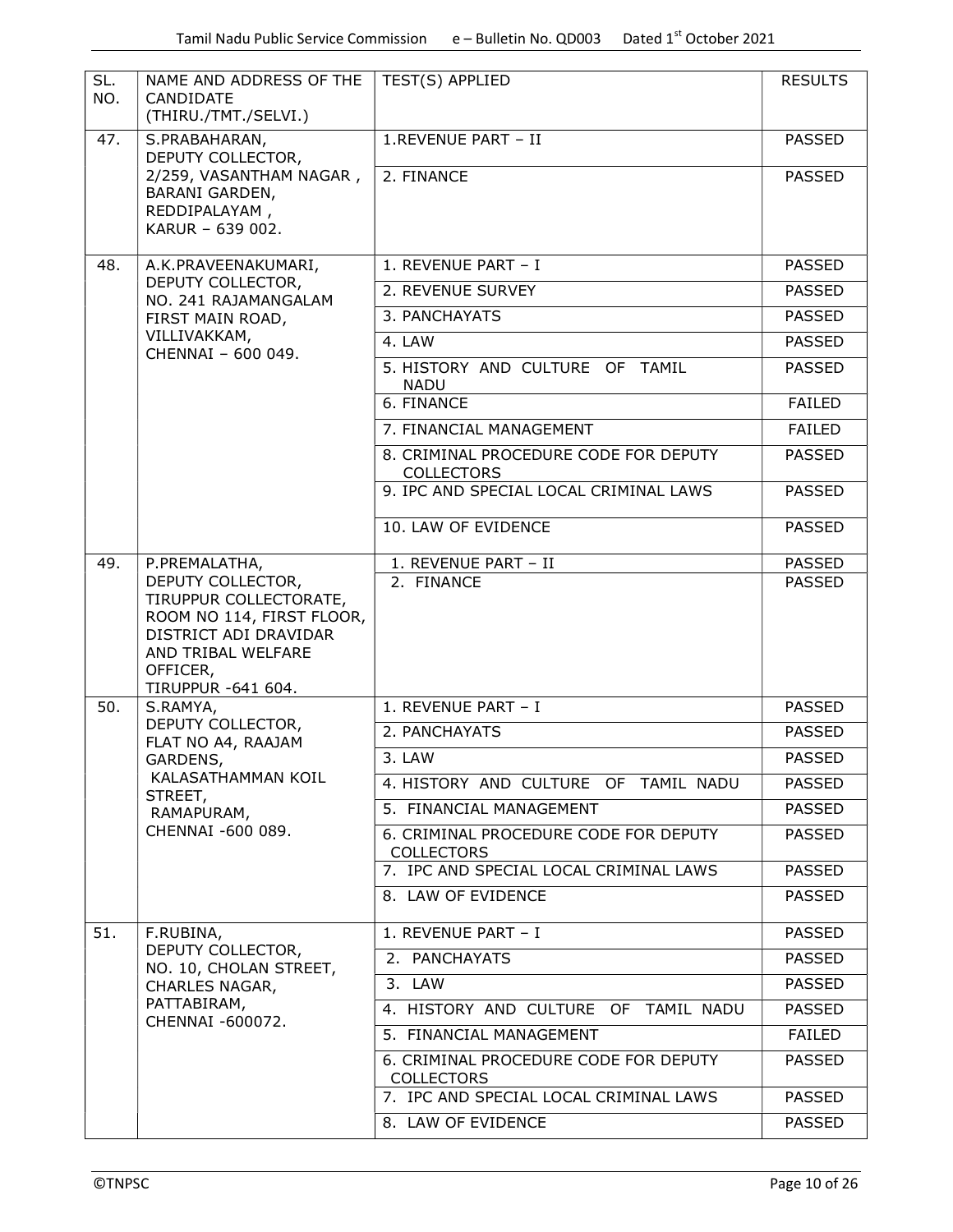| SL.                                                            | NAME AND ADDRESS OF THE                                                                                   | TEST(S) APPLIED                                     | <b>RESULTS</b> |
|----------------------------------------------------------------|-----------------------------------------------------------------------------------------------------------|-----------------------------------------------------|----------------|
| NO.                                                            | CANDIDATE<br>(THIRU./TMT./SELVI.)                                                                         |                                                     |                |
| 52.                                                            | T.SANGEETHAA,                                                                                             | 1.REVENUE PART - II                                 | <b>PASSED</b>  |
|                                                                | DEPUTY COLLECTOR,<br>32 B6, SUBRAMANIA KOIL ST.,<br>WARD 9, CUMBUM,<br>THENI 625 516.                     | 2. FINANCE                                          | <b>PASSED</b>  |
| 53.                                                            | S.SARANYA,<br>DEPUTY COLLECTOR,                                                                           | 1. REVENUE PART - II                                | <b>PASSED</b>  |
| 21/90A, KK NAGAR,<br>MILL GATE,<br>MELUR,<br>MADURAI -625 106. | 2. FINANCE                                                                                                | <b>PASSED</b>                                       |                |
| 54.                                                            | S.SARASWATHI,<br>DEPUTY COLLECTOR,<br>NO. 9 BK NAGAR,<br>PERIYA CHITTERI,<br><b>VELLORE -632 002.</b>     | <b>REVENUE PART - II</b>                            | <b>PASSED</b>  |
| 55.                                                            | J.SARAVANAKANNAN,<br>DEPUTY COLLECTOR,<br>27 F, NEW KUYAVAR PALAYAM,                                      | 1. REVENUE PART - II                                | <b>PASSED</b>  |
|                                                                | MUTHU COMPOUND,<br>NEW MAHALIPATTI ROAD,<br>MADURAI -625 001                                              | 2. FINANCE                                          | <b>PASSED</b>  |
| 56.                                                            | <b>B.SARAVANAN,</b>                                                                                       | 1. REVENUE PART - I                                 | <b>PASSED</b>  |
|                                                                | DEPUTY COLLECTOR,<br>PLOT 11 BAGAVATHIPURAM,                                                              | 2. PANCHAYATS                                       | <b>PASSED</b>  |
|                                                                | MALLIYAPATHU ROAD VIA,                                                                                    | 3. LAW                                              | <b>PASSED</b>  |
|                                                                | NEAR KONAR CHATRAM BUS STOP,<br>TRICHY -620 102.                                                          | 4. HISTORY AND CULTURE OF<br>TAMIL NADU             | <b>PASSED</b>  |
|                                                                |                                                                                                           | 5. FINANCIAL MANAGEMENT                             | <b>PASSED</b>  |
|                                                                |                                                                                                           | 6. CRIMINAL PROCEDURE CODE FOR<br>DEPUTY COLLECTORS | <b>PASSED</b>  |
|                                                                |                                                                                                           | 7. IPC AND SPECIAL LOCAL CRIMINAL<br>LAWS           | <b>PASSED</b>  |
|                                                                |                                                                                                           | 8. LAW OF EVIDENCE                                  | <b>PASSED</b>  |
| 57.                                                            | M.SATHISH KUMAR,<br>DEPUTY COLLECTOR,                                                                     | 1. REVENUE PART - I                                 | PASSED         |
|                                                                | NO. 6 DD BLOCK LOTUS GARDEN,                                                                              | 2. PANCHAYATS<br>3. LAW                             | <b>PASSED</b>  |
|                                                                | POLICE QUARTERS,                                                                                          | 4. HISTORY AND CULTURE OF                           | <b>PASSED</b>  |
|                                                                | CHENNAI -600 010.                                                                                         | TAMIL NADU                                          | <b>PASSED</b>  |
|                                                                |                                                                                                           | 5. FINANCIAL MANAGEMENT                             | <b>PASSED</b>  |
|                                                                |                                                                                                           | 6. CRIMINAL PROCEDURE CODE FOR<br>DEPUTY COLLECTORS | <b>PASSED</b>  |
|                                                                |                                                                                                           | 7. IPC AND SPECIAL LOCAL CRIMINAL<br>LAWS           | <b>PASSED</b>  |
|                                                                |                                                                                                           | 8. LAW OF EVIDENCE                                  | <b>PASSED</b>  |
| 58.                                                            | S.SATHISH KUMAR,<br>DEPUTY COLLECTOR,<br>NO. 67 PALAMATHI VILLAGE<br>PALAMATHI POST,<br>VELLORE -632 002. | REVENUE PART - II                                   | <b>PASSED</b>  |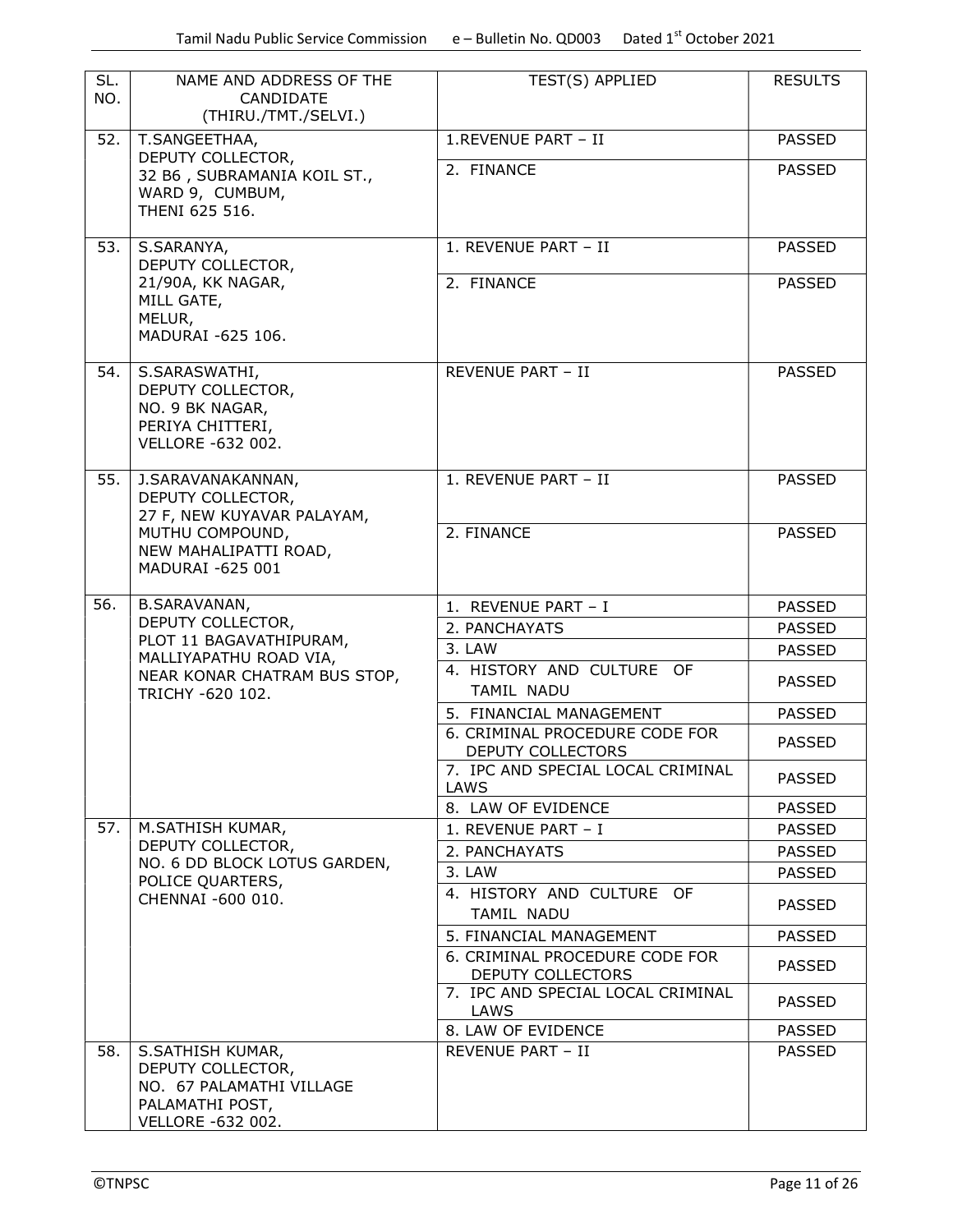| SL.<br>NO. | NAME AND ADDRESS OF THE<br>CANDIDATE<br>(THIRU./TMT./SELVI.)                                                   | TEST(S) APPLIED                                        | <b>RESULTS</b> |
|------------|----------------------------------------------------------------------------------------------------------------|--------------------------------------------------------|----------------|
| 59.        | M.SATHYA,<br>DEPUTY COLLECTOR,<br>48 KAMARAJAR NAGAR<br>ARAKONAM ROAD,<br>TIRUTTANI,<br>THIRUVALLUR - 631 209. | <b>REVENUE PART - II</b>                               | <b>PASSED</b>  |
| 60.        | K.SHAGHITHA PARVEEN,<br>DEPUTY COLLECTOR,<br>NO. 6 ADI DRAVIDAR WELFARE                                        | 1.REVENUE PART - II                                    | <b>PASSED</b>  |
|            | DEPARTMENT,<br>DISTRICT COLLECTORATE<br>NAGAPATTINAM -611 001.                                                 | 2. FINANCE                                             | <b>PASSED</b>  |
| 61.        | R.D.SHALINI,                                                                                                   | 1. REVENUE PART - I                                    | <b>PASSED</b>  |
|            | DEPUTY COLLECTOR,<br>159 BHARATHIAR NAGAR,                                                                     | 2. PANCHAYATS                                          | <b>PASSED</b>  |
|            | K N P ROAD,<br>KARAMADAI,                                                                                      | 3. LAW                                                 | <b>PASSED</b>  |
|            | COIMBATORE -641 104.                                                                                           | 4. HISTORY AND CULTURE OF<br><b>TAMIL NADU</b>         | <b>PASSED</b>  |
|            |                                                                                                                | 5. FINANCIAL MANAGEMENT                                | <b>PASSED</b>  |
|            |                                                                                                                | 6. CRIMINAL PROCEDURE CODE FOR                         |                |
|            |                                                                                                                | DEPUTY COLLECTORS                                      | <b>PASSED</b>  |
|            |                                                                                                                | 7. IPC AND SPECIAL LOCAL CRIMINAL<br>LAWS              | <b>PASSED</b>  |
|            |                                                                                                                | 8. LAW OF EVIDENCE                                     | <b>PASSED</b>  |
| 62.        | N. SINDHUJA,<br>DEPUTY COLLECTOR,<br>8/180 1 LAXMI NAGAR<br>DASANAICKENPATTY,<br>SALEM -636 201.               | <b>REVENUE PART - II</b>                               | <b>PASSED</b>  |
| 63.        | M.SOWMYA,<br>DEPUTY COLLECTOR,                                                                                 | 1.REVENUE PART - I                                     | <b>PASSED</b>  |
|            | 97, SENGUNTHAR NAGAR,                                                                                          | 2. PANCHAYATS                                          | <b>PASSED</b>  |
|            | PERIA SEMOOR POST,<br>SATHY ROAD,                                                                              | 3. LAW                                                 | <b>PASSED</b>  |
|            | ERODE - 638 004.                                                                                               | 4. HISTORY AND CULTURE OF TAMIL<br><b>NADU</b>         | <b>PASSED</b>  |
|            |                                                                                                                | 5. FINANCIAL MANAGEMENT                                | <b>PASSED</b>  |
|            |                                                                                                                | CRIMINAL PROCEDURE CODE FOR<br>6.<br>DEPUTY COLLECTORS | <b>PASSED</b>  |
|            |                                                                                                                | 7. IPC AND SPECIAL LOCAL CRIMINAL<br>LAWS              | <b>PASSED</b>  |
|            |                                                                                                                | 8. LAW OF EVIDENCE                                     | <b>PASSED</b>  |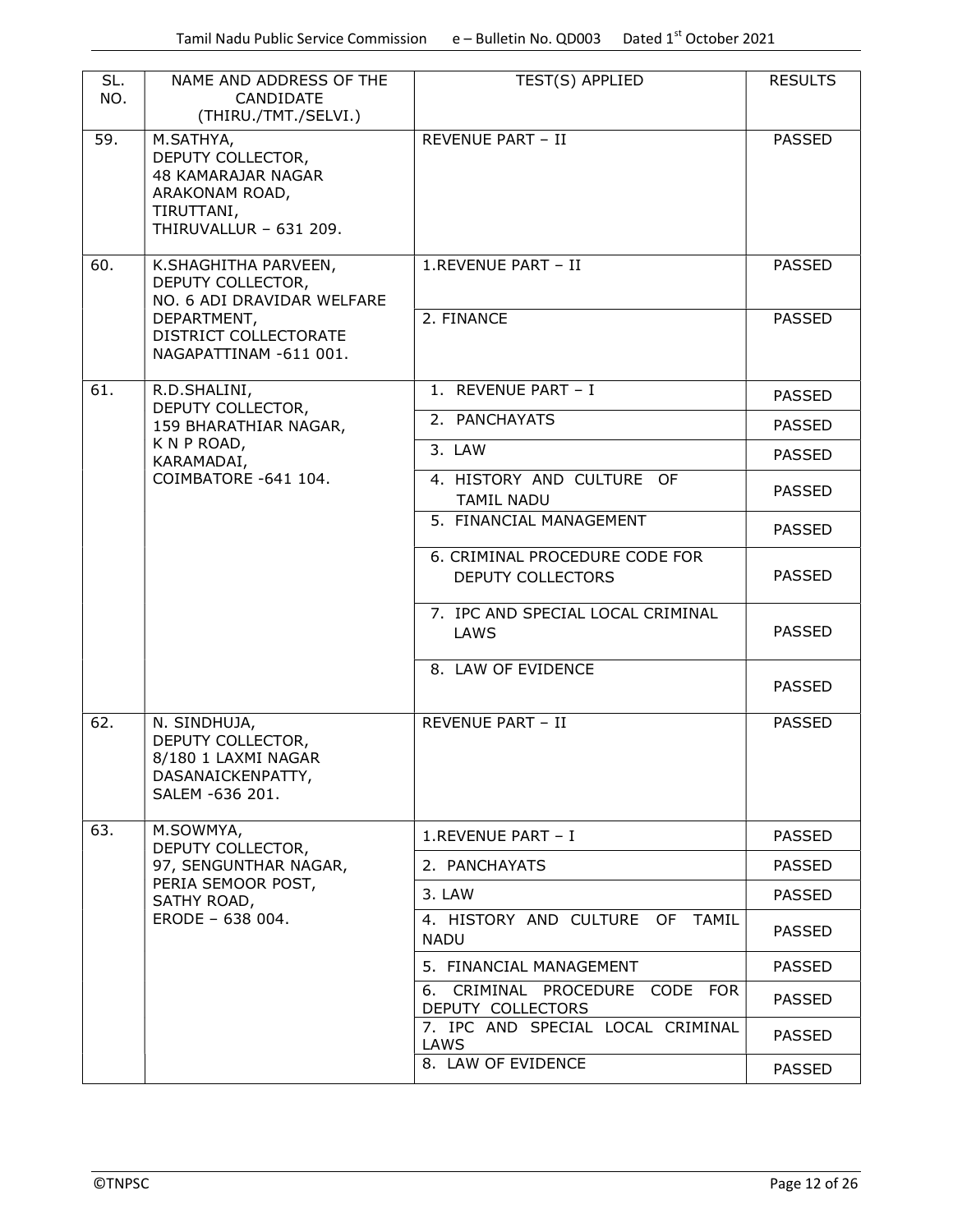| SL.<br>NO. | NAME AND ADDRESS OF THE<br>CANDIDATE<br>(THIRU./TMT./SELVI.)                                                              | TEST(S) APPLIED                                                      | <b>RESULTS</b> |
|------------|---------------------------------------------------------------------------------------------------------------------------|----------------------------------------------------------------------|----------------|
| 64.        | S.SUBBULAKSHMI,                                                                                                           | 1. REVENUE PART - I                                                  | <b>PASSED</b>  |
|            | DEPUTY COLLECTOR,<br>115, VELLAM THANGIYA                                                                                 | 2. PANCHAYATS                                                        | <b>PASSED</b>  |
|            | PILLAIYAR KOVIL ST,                                                                                                       | 3. LAW                                                               | <b>PASSED</b>  |
|            | TIRUNELVELI,<br>PINCODE - 627 006.                                                                                        | 4. HISTORY AND CULTURE OF<br><b>TAMIL</b><br><b>NADU</b>             | <b>PASSED</b>  |
|            |                                                                                                                           | 5. FINANCIAL MANAGEMENT                                              | <b>FAILED</b>  |
|            |                                                                                                                           | 6. CRIMINAL PROCEDURE CODE FOR<br><b>DEPUTY</b><br><b>COLLECTORS</b> | <b>PASSED</b>  |
|            |                                                                                                                           | 7. IPC AND SPECIAL LOCAL CRIMINAL<br>LAWS                            | <b>PASSED</b>  |
|            |                                                                                                                           | 8. LAW OF EVIDENCE                                                   | <b>PASSED</b>  |
|            |                                                                                                                           | 9. FINANCE                                                           | <b>PASSED</b>  |
|            |                                                                                                                           | 10. REVENUE SURVEY                                                   | <b>PASSED</b>  |
| 65.        | K.SUGITHA,                                                                                                                | 1. REVENUE PART - I                                                  | <b>PASSED</b>  |
|            | DEPUTY COLLECTOR,<br>4/2224, SRI KRISHNA ILLAM                                                                            | 2. PANCHAYATS                                                        | <b>PASSED</b>  |
|            | VALASHI STREET,                                                                                                           | 3. LAW                                                               | <b>PASSED</b>  |
|            | THANGACHIMADAM,<br>RAMANATHAPURAM - 623 529.                                                                              | 4. HISTORY AND CULTURE OF<br><b>TAMIL</b><br><b>NADU</b>             | <b>PASSED</b>  |
|            |                                                                                                                           | 5. FINANCIAL MANAGEMENT                                              | <b>FAILED</b>  |
|            |                                                                                                                           | 6. CRIMINAL PROCEDURE CODE FOR<br><b>DEPUTY</b><br><b>COLLECTORS</b> | <b>PASSED</b>  |
|            |                                                                                                                           | 7. IPC AND SPECIAL LOCAL CRIMINAL<br>LAWS                            | <b>PASSED</b>  |
|            |                                                                                                                           | 8. LAW OF EVIDENCE                                                   | <b>PASSED</b>  |
| 66.        | <b>B.VINOTH KUMAR,</b>                                                                                                    | 1. REVENUE PART - I                                                  | <b>PASSED</b>  |
|            | DEPUTY COLLECTOR,<br><b>T5 DEPUTY COLLECTORS</b>                                                                          | 2. PANCHAYATS                                                        | <b>PASSED</b>  |
|            | QUARTERS,                                                                                                                 | 3. LAW                                                               | <b>PASSED</b>  |
|            | DISTRICT COLLECTORATE<br><b>COMPLEX</b>                                                                                   | 4. HISTORY AND CULTURE OF<br>TAMIL NADU                              | <b>PASSED</b>  |
|            | KARUPPANGAUNDAPALAYAM<br><b>TIRUPPUR -641604</b>                                                                          | 5. FINANCIAL MANAGEMENT                                              | <b>FAILED</b>  |
|            |                                                                                                                           | 6. CRIMINAL PROCEDURE CODE FOR<br>DEPUTY COLLECTORS                  | <b>PASSED</b>  |
|            |                                                                                                                           | 7. IPC AND SPECIAL LOCAL CRIMINAL<br>LAWS                            | <b>PASSED</b>  |
|            |                                                                                                                           | 8. LAW OF EVIDENCE                                                   | <b>PASSED</b>  |
| 67.        | S. VISHNUPRIYA,                                                                                                           | 1. REVENUE PART - II                                                 | <b>PASSED</b>  |
|            | DEPUTY COLLECTOR,<br>9,121 AKKARAIPPATTY<br>CHINNAPPAMPATTY POST,<br>SALEM -636 306.                                      | 2. FINANCE                                                           | <b>PASSED</b>  |
| 68.        | S.VISHNUVARDHINI,<br>DEPUTY COLLECTOR,<br>2/417 BSNL TOWER BACKSIDE<br>PULLIAMPATTY,<br>POLLACHI,<br>COIMBATORE -642 002. | REVENUE PART - II                                                    | <b>PASSED</b>  |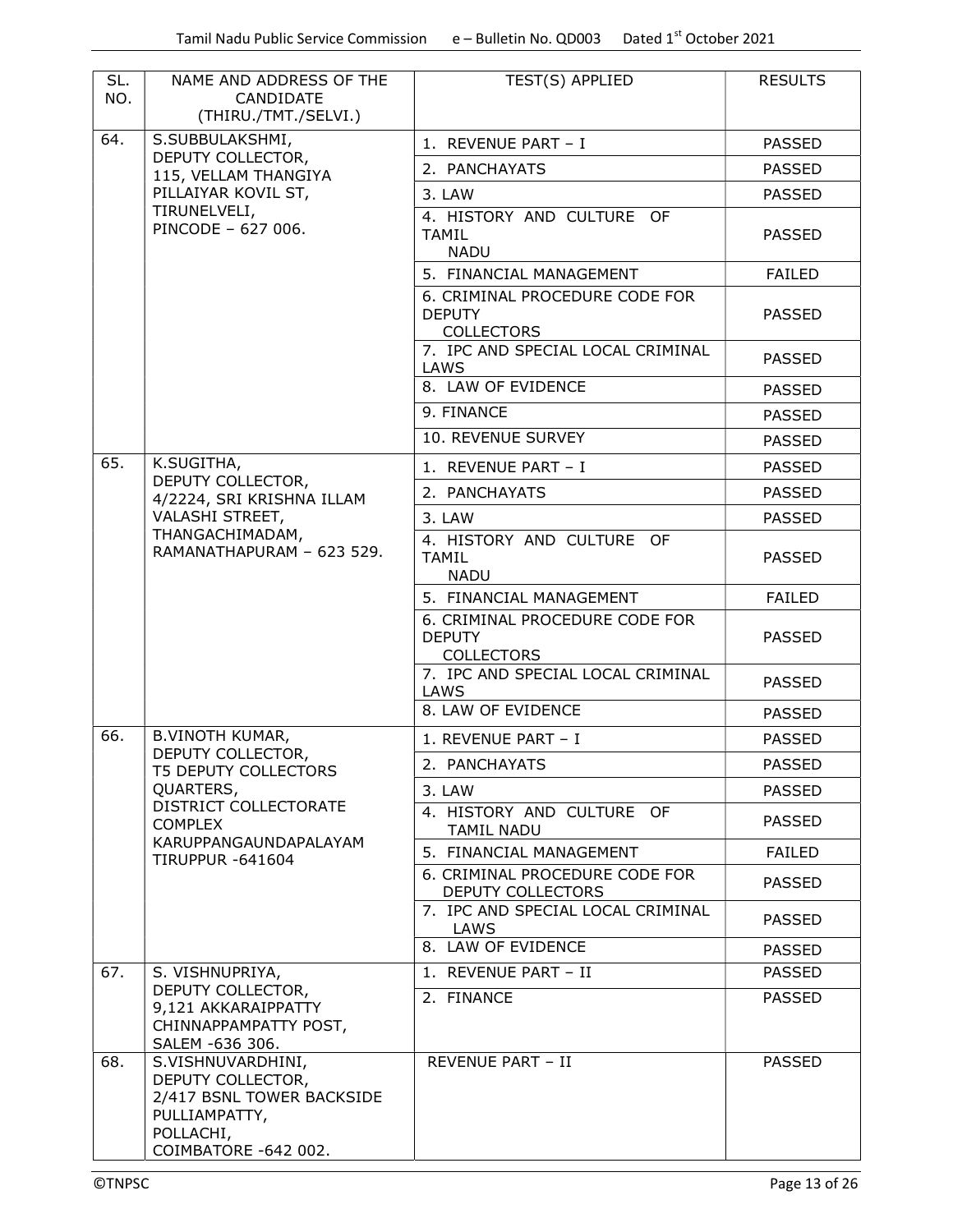| SL.<br>NO.                                                                           | NAME AND ADDRESS OF THE<br>CANDIDATE<br>(THIRU./TMT./SELVI.)                                  | TEST(S) APPLIED                                     | <b>RESULTS</b> |
|--------------------------------------------------------------------------------------|-----------------------------------------------------------------------------------------------|-----------------------------------------------------|----------------|
| 69.                                                                                  | R.R.VISWANATHAN,                                                                              | 1. REVENUE PART - I                                 | <b>PASSED</b>  |
|                                                                                      | DEPUTY COLLECTOR,<br>S/O. R. RAMAMURTHI,                                                      | 2. PANCHAYATS                                       | <b>PASSED</b>  |
|                                                                                      | 7/100, N VEPPANKULAM,                                                                         | 3. LAW                                              | <b>PASSED</b>  |
|                                                                                      | NEERAVI,<br>RAMANATHAPURAM -623 603.                                                          | 4. HISTORY AND CULTURE OF<br>TAMIL NADU             | <b>PASSED</b>  |
|                                                                                      |                                                                                               | 5. FINANCIAL MANAGEMENT                             | <b>FAILED</b>  |
|                                                                                      |                                                                                               | 6. CRIMINAL PROCEDURE CODE FOR<br>DEPUTY COLLECTORS | <b>PASSED</b>  |
|                                                                                      |                                                                                               | 7. IPC AND SPECIAL LOCAL CRIMINAL<br>LAWS           | <b>PASSED</b>  |
|                                                                                      |                                                                                               | 8. LAW OF EVIDENCE                                  | <b>PASSED</b>  |
| 70.                                                                                  | J.YOGAJOTHI,<br>DEPUTY COLLECTOR,                                                             | 1.REVENUE PART - II                                 | <b>PASSED</b>  |
| 1C, SANKARA NAIDU STREET,<br>KESAVANAGAR,<br>THIRUPAPULIYUR,<br>CUDDALORE - 607 002. | 2. FINANCE                                                                                    | <b>PASSED</b>                                       |                |
| 71.                                                                                  | V.YUREGA,                                                                                     | 1. REVENUE PART - I                                 | <b>PASSED</b>  |
|                                                                                      | DEPUTY COLLECTOR,<br>5/240 D, RMK NAGAR NEW<br>DHARAPURAM ROAD,<br>PALANI,<br>DINDIGUL-624601 | 2. PANCHAYATS                                       | <b>PASSED</b>  |
|                                                                                      |                                                                                               | 3. LAW                                              | <b>PASSED</b>  |
|                                                                                      |                                                                                               | 4. HISTORY AND CULTURE OF<br>TAMIL NADU             | <b>PASSED</b>  |
|                                                                                      |                                                                                               | 5. FINANCIAL MANAGEMENT                             | <b>PASSED</b>  |
|                                                                                      |                                                                                               | 6. CRIMINAL PROCEDURE CODE FOR<br>DEPUTY COLLECTORS | <b>PASSED</b>  |
|                                                                                      |                                                                                               | 7. IPC AND SPECIAL LOCAL CRIMINAL<br>LAWS           | <b>PASSED</b>  |
|                                                                                      |                                                                                               | 8. LAW OF EVIDENCE                                  | <b>PASSED</b>  |

 Controller of Examinations Tamil Nadu Public Service Commission Chennai-600 003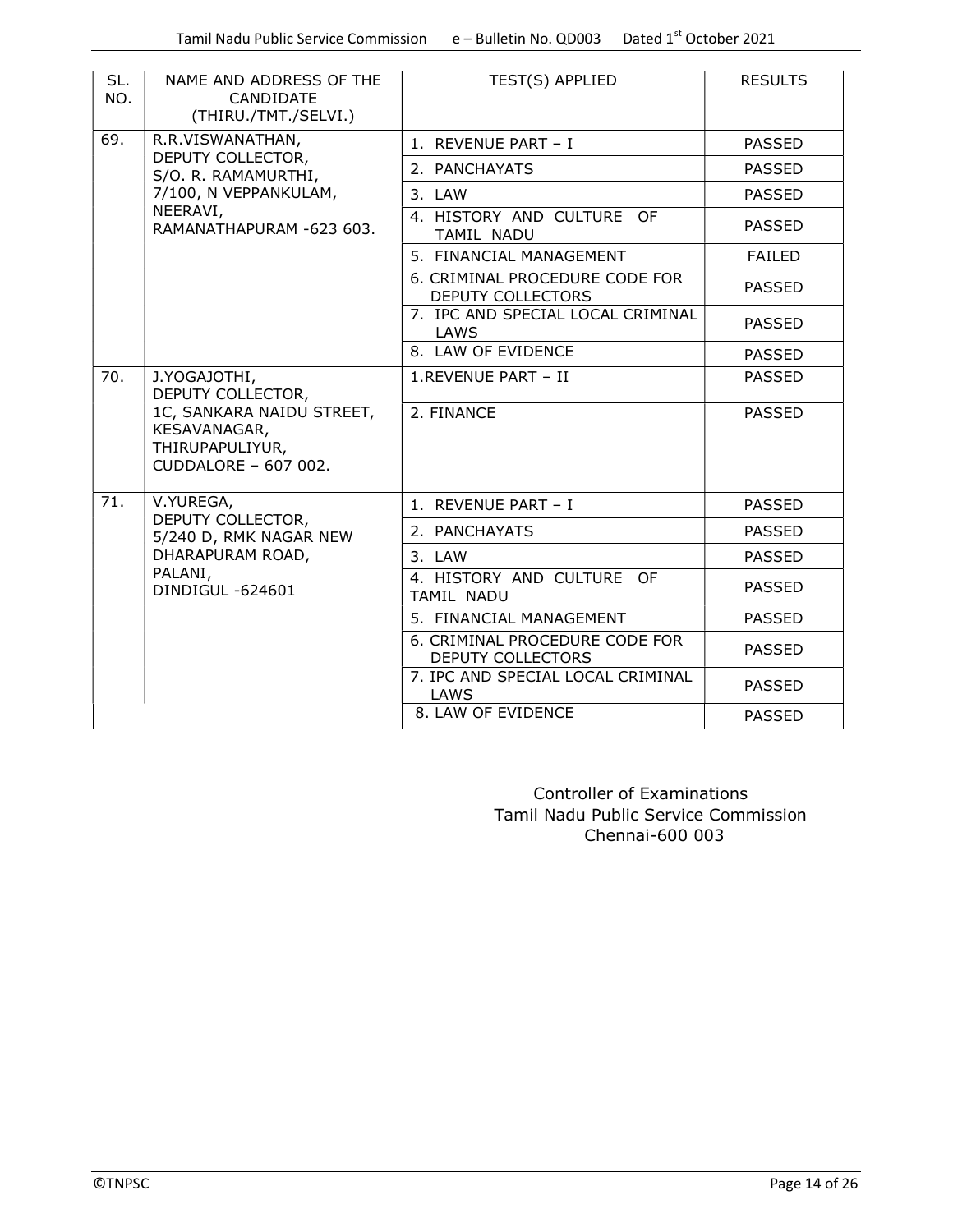### HALF YEARLY EXAMINATIONS AND LANGUAGE TESTS -OCTOBER – 2020 **RESULTS** I.P.S OFFICERS

| SL.<br>NO. | NAME AND ADDRESS OF THE CANDIDATE<br>(THIRU./TMT./SELVI.)                                                                                                                       | TEST(S) APPLIED                                                              | <b>RESULTS</b> |
|------------|---------------------------------------------------------------------------------------------------------------------------------------------------------------------------------|------------------------------------------------------------------------------|----------------|
| 1.         | ADARSH PACHERA, I.P.S.,<br>ASSISTANT SUPERINTENDENT OF POLICE,<br>A 63 SHANTI NIKETAN COLONY,<br>BARKAT NAGAR JAIPUR,                                                           | 1. FIRST CLASS LANGUAGE TEST IN<br>TAMIL PART - I [ORAL TEST FULL<br>TEST]   | <b>PASSED</b>  |
|            | RAJASTHAN-302 015.                                                                                                                                                              | 2. POLICE STANDING ORDERS.                                                   | <b>PASSED</b>  |
| 2.         | ALBERT JOHN, I.P.S.,<br>ASSISTANT SUPERINTENDENT OF POLICE,<br>PERUMATHARA HOUSE,                                                                                               | 1. FIRST CLASS LANGUAGE TEST IN<br>TAMIL - PART - I -[FULL TEST ]            | <b>PASSED</b>  |
|            | KARIMBAM POST, TALIPARAMBA<br>ERNAKULAM,<br>KERALA-670 142.                                                                                                                     | 2. POLICE STANDING ORDERS.                                                   | <b>PASSED</b>  |
| 3.         | Dr. DEEPAK SIWACH, I.P.S.,<br>ASSISTANT SUPERINTENDENT OF POLICE,<br>646 SECTOR, 27 PANCHKULA,<br>HARYANA-134 112.                                                              | 1. FIRST CLASS LANGUAGE TEST IN<br>TAMIL - PART - I [ORAL TEST FULL<br>TEST] | <b>PASSED</b>  |
|            |                                                                                                                                                                                 | 2. POLICE STANDING ORDERS.                                                   | <b>PASSED</b>  |
| 4.         | Dr. B. SNEHA PRIYA, I.P.S.,<br>ASSISTANT SUPERINTENDENT OF POLICE,<br>SUB COLLECTOR QUARTERS,                                                                                   | 1. FIRST CLASS LANGUAGE TEST IN<br>TAMIL - PART - I [ORAL TEST FULL<br>TEST] | <b>PASSED</b>  |
|            | VIRUDHACHALAM,<br>CUDDALORE -606 001.                                                                                                                                           | 2. POLICE STANDING ORDERS.                                                   | <b>PASSED</b>  |
| 5.         | HARSH SINGH, I.P.S.,<br>ASSISTANT SUPERINTENDENT OF POLICE,<br>11/139 VIKAS NAGAR EXTENSION,<br>LUCKNOW,                                                                        | 1. FIRST CLASS LANGUAGE TEST IN<br>TAMIL - PART - I [ORAL TEST FULL<br>TEST] | <b>PASSED</b>  |
|            | UTTAR PRADESH -226 002.                                                                                                                                                         | 2. POLICE STANDING ORDERS                                                    | <b>FAILED</b>  |
| 6.         | D.V.KIRAN SHRUTHI, I.P.S.,<br>ASSISTANT SUPERINTENDENT OF POLICE,<br>A 14 OLD GST ROAD,                                                                                         | 1. FIRST CLASS LANGUAGE TEST IN<br>TAMIL - PART - I [ORAL TEST FULL<br>TEST] | <b>PASSED</b>  |
|            | ALAGESAN NAGAR, CHENGALPATTU<br>KANCHEEPURAM - 603 001.                                                                                                                         | 2. POLICE STANDING ORDERS                                                    | <b>PASSED</b>  |
| 7.         | SAMAY SINGH MEENA, I.P.S.,<br>ASSISTANT SUPERINTENDENT OF POLICE,<br>OFFICERS GUEST HOUSE TAMILNADU,                                                                            | 1. FIRST CLASS LANGUAGE TEST IN<br>TAMIL - PART - I [ORAL TEST FULL<br>TEST] | <b>PASSED</b>  |
|            | POLICE ACADEMY VANDALUR,<br>CHENNAI-600 127.                                                                                                                                    | 2. POLICE STANDING ORDERS.                                                   | <b>PASSED</b>  |
| 8.         | VISHWESH BALASUBRAMANIAM SHASTRI,<br>ASSISTANT SUPERINTENDENT OF POLICE,<br>CAMP OFFICE OF THE ASST. SUPDT. OF<br>POLICE,<br>SASTHANKARAI COLACHEL,<br>KANNIYAKUMARI - 629 251. | FIRST CLASS LANGUAGE TEST IN<br>TAMIL - PART - II [FULL TEST]                | <b>FAILED</b>  |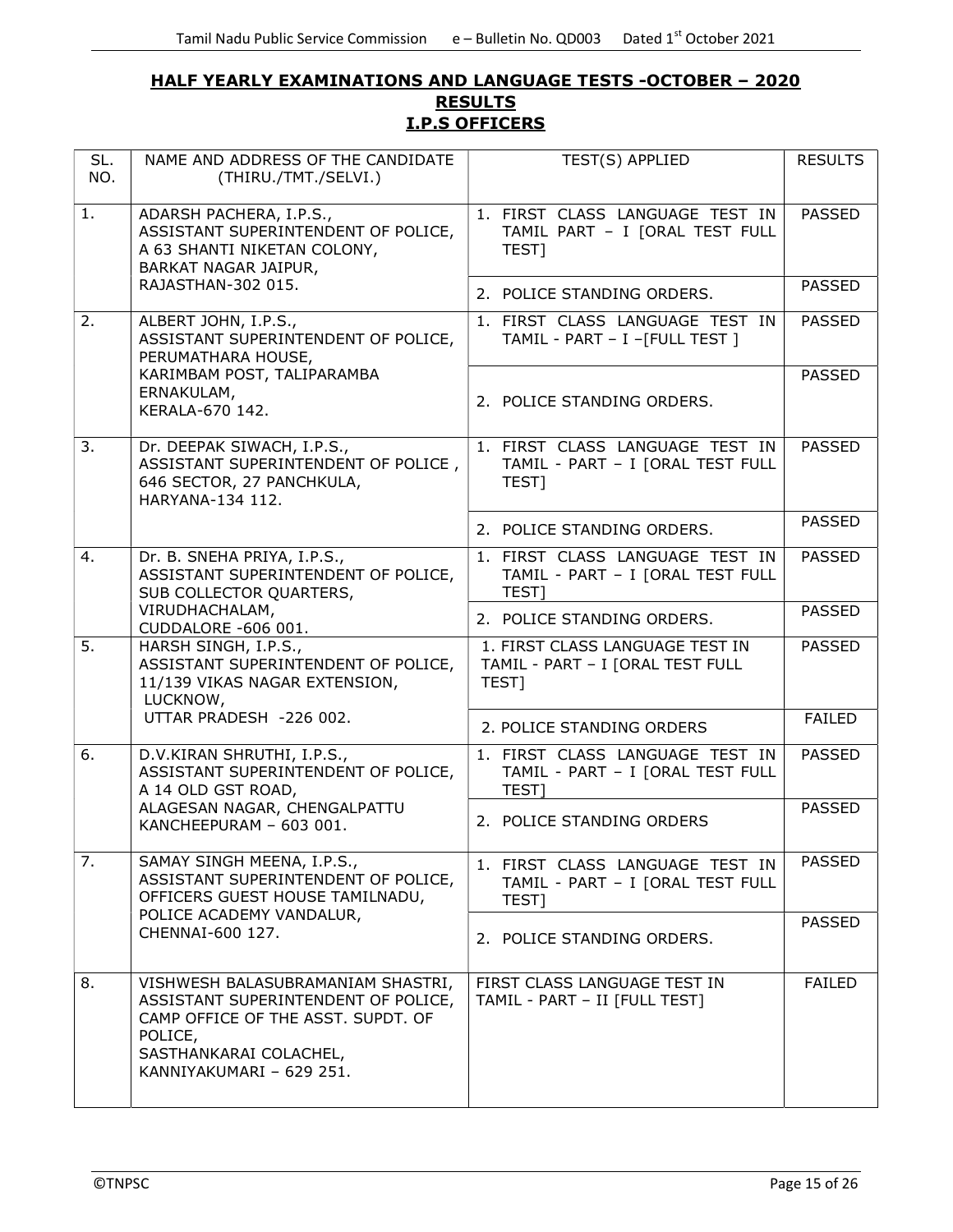| SL.<br>NO. | NAME AND ADDRESS OF THE<br>CANDIDATE<br>(THIRU./TMT./SELVI.)              | TEST(S) APPLIED                      | <b>RESULTS</b> |
|------------|---------------------------------------------------------------------------|--------------------------------------|----------------|
| 9.         | S.BENAZIR FATHIMA,<br>DEPUTY SUPERINTENDENT OF                            | 1. POLICE STANDING ORDERS            | <b>PASSED</b>  |
|            | POLICE,                                                                   | 2. INDIAN PENAL CODE                 | <b>PASSED</b>  |
|            | NO. 33C, RAJIV NAGAR,<br>BALAKRISHNAPURAM,                                | 3. CRIMINAL PROCEDURE CODE           | <b>PASSED</b>  |
|            | DINDIGUL -624 005.                                                        | 4. MEDICAL JURISPRUDENCE             | <b>PASSED</b>  |
|            |                                                                           | 5. LAW OF EVIDENCE                   | <b>PASSED</b>  |
|            |                                                                           | 6. SPECIAL AND LOCAL CRIMINAL LAWS   | <b>PASSED</b>  |
|            |                                                                           | 7. SCIENTIFIC AIDS TO INVESTIGATIONS | <b>PASSED</b>  |
| 10.        | P.HARISHANKARI,<br>DEPUTY SUPERINTENDENT OF                               | 1. POLICE STANDING ORDERS            | <b>ABSENT</b>  |
|            | POLICE,                                                                   | 2. INDIAN PENAL CODE                 | <b>ABSENT</b>  |
|            | 15/8 W THOGAIMALAI LANE,<br>BODINAYAKANUR,                                | 3. CRIMINAL PROCEDURE CODE           | <b>ABSENT</b>  |
|            | THENI- 625 513.                                                           | 4. MEDICAL JURISPRUDENCE             | <b>ABSENT</b>  |
|            |                                                                           | 5. LAW OF EVIDENCE                   | <b>ABSENT</b>  |
|            |                                                                           | 6. SPECIAL AND LOCAL CRIMINAL LAWS   | <b>ABSENT</b>  |
|            |                                                                           | 7. SCIENTIFIC AIDS TO INVESTIGATIONS | <b>ABSENT</b>  |
| 11.        | D.JANANI PRIYA,<br>DEPUTY SUPERINTENDENT OF                               | 1. POLICE STANDING ORDERS            | <b>PASSED</b>  |
|            | POLICE,                                                                   | 2. INDIAN PENAL CODE                 | <b>PASSED</b>  |
|            | 60 KARIKAL CHOLAN STREET,<br>POLLACHI,                                    | 3. CRIMINAL PROCEDURE CODE           | <b>PASSED</b>  |
|            | COIMBATORE -642001.                                                       | 4. MEDICAL JURISPRUDENCE             | <b>PASSED</b>  |
|            |                                                                           | 5. LAW OF EVIDENCE                   | <b>PASSED</b>  |
|            |                                                                           | 6. SPECIAL AND LOCAL CRIMINAL LAWS   | <b>PASSED</b>  |
|            |                                                                           | 7. SCIENTIFIC AIDS TO INVESTIGATIONS | <b>FAILED</b>  |
| 12.        | K. KABILAN,<br>DEPUTY SUPERINTENDENT OF                                   | 1. POLICE STANDING ORDERS            | <b>PASSED</b>  |
|            | POLICE,                                                                   | 2. INDIAN PENAL CODE                 | <b>PASSED</b>  |
|            | 122 SRINIVASA NAGAR, 7TH<br>CROSS,<br>JAYANKONDAM,<br>ARIYALUR - 621 802. | 3. CRIMINAL PROCEDURE CODE           | <b>PASSED</b>  |
|            |                                                                           | 4. MEDICAL JURISPRUDENCE             | <b>PASSED</b>  |
|            |                                                                           | 5. LAW OF EVIDENCE                   | <b>PASSED</b>  |
|            |                                                                           | 6. SPECIAL AND LOCAL CRIMINAL LAWS   | <b>PASSED</b>  |
|            |                                                                           | 7. SCIENTIFIC AIDS TO INVESTIGATIONS | <b>PASSED</b>  |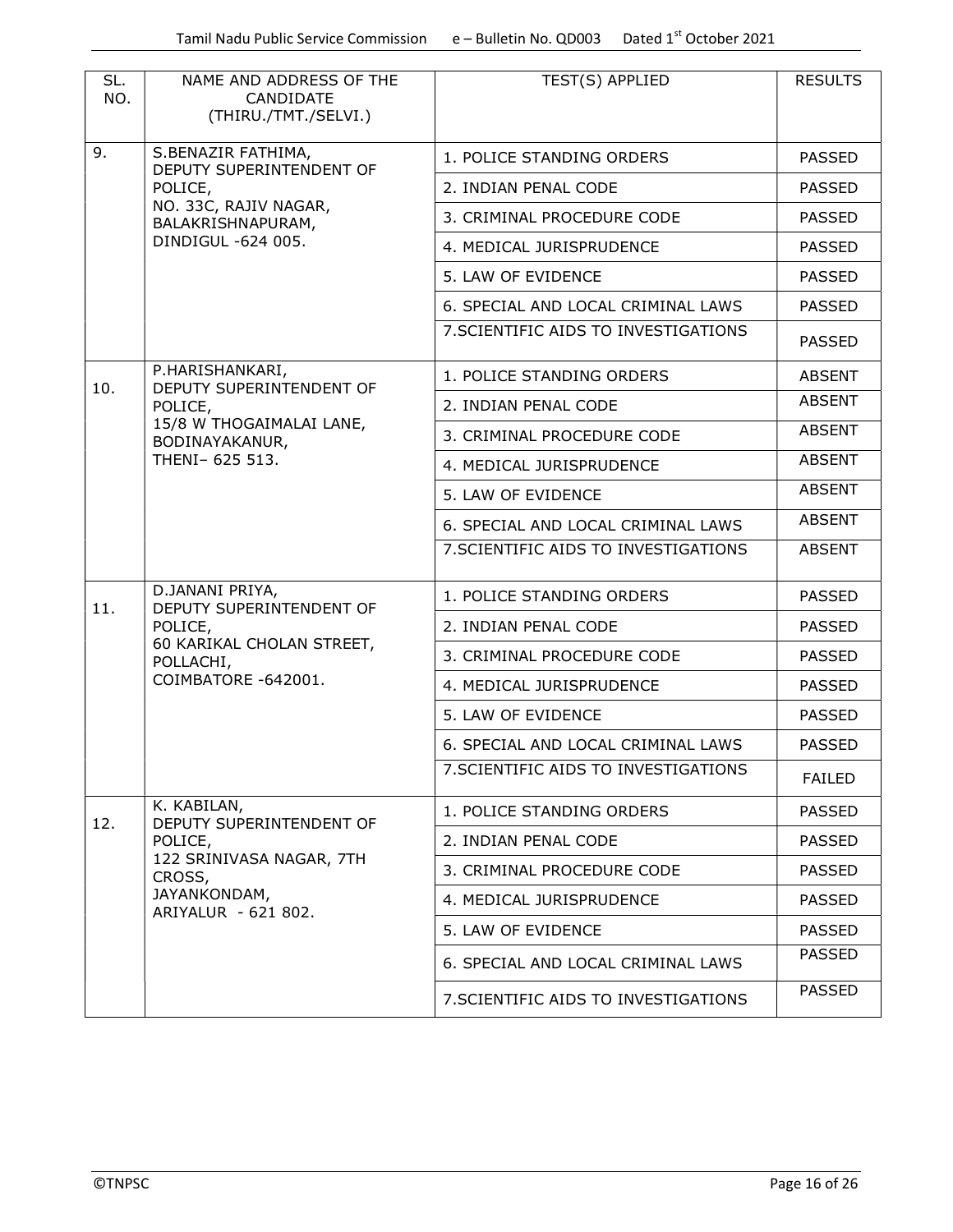| SL.<br>NO.                      | NAME AND ADDRESS OF THE<br>CANDIDATE<br>(THIRU./TMT./SELVI.) | TEST(S) APPLIED                      | <b>RESULTS</b> |
|---------------------------------|--------------------------------------------------------------|--------------------------------------|----------------|
| 13.                             | S.KARIKALPARI SHANKAR,<br>DEPUTY SUPERINTENDENT OF           | 1. POLICE STANDING ORDERS            | <b>PASSED</b>  |
|                                 | POLICE,<br>17 CKS NAGAR,                                     | 2. INDIAN PENAL CODE                 | <b>PASSED</b>  |
|                                 | GOBICHETTIPALAYAM<br>ERODE,                                  | 3. CRIMINAL PROCEDURE CODE           | <b>PASSED</b>  |
|                                 | ERODE-638452.                                                | 4. MEDICAL JURISPRUDENCE             | <b>PASSED</b>  |
|                                 |                                                              | 5. LAW OF EVIDENCE                   | <b>PASSED</b>  |
|                                 |                                                              | 6. SPECIAL AND LOCAL CRIMINAL LAWS   | <b>PASSED</b>  |
|                                 |                                                              | 7. SCIENTIFIC AIDS TO INVESTIGATIONS | <b>PASSED</b>  |
| 14.                             | K.KIRUTHIKAA,<br>DEPUTY SUPERINTENDENT OF                    | 1. POLICE STANDING ORDERS            | <b>PASSED</b>  |
|                                 | POLICE,<br>NO. 65 RAJAGOPALAN STREET,                        | 2. INDIAN PENAL CODE                 | <b>PASSED</b>  |
|                                 | DEVI KARUMARIAMMAN NAGAR,<br>VALSARAVAKKAM,                  | 3. CRIMINAL PROCEDURE CODE           | <b>PASSED</b>  |
|                                 | CHENNAI -600 087.                                            | 4. MEDICAL JURISPRUDENCE             | <b>PASSED</b>  |
|                                 |                                                              | 5. LAW OF EVIDENCE                   | <b>PASSED</b>  |
|                                 |                                                              | 6. SPECIAL AND LOCAL CRIMINAL LAWS   | <b>PASSED</b>  |
|                                 |                                                              | 7. SCIENTIFIC AIDS TO INVESTIGATIONS | <b>PASSED</b>  |
| 15.                             | C.M.R. MANIMOZHIYAN,<br>DEPUTY SUPERINTENDENT OF             | 1. POLICE STANDING ORDERS            | <b>PASSED</b>  |
|                                 | POLICE,<br>NO. 433 KANALAPADI VILLAGE                        | 2. INDIAN PENAL CODE                 | <b>PASSED</b>  |
|                                 | AND POST, KILPENNATHUR,<br>THIRUVANNAMALAI -606 611.         | 3. CRIMINAL PROCEDURE CODE           | <b>PASSED</b>  |
|                                 |                                                              | 4. MEDICAL JURISPRUDENCE             | <b>PASSED</b>  |
|                                 |                                                              | 5. LAW OF EVIDENCE                   | <b>PASSED</b>  |
|                                 |                                                              | 6. SPECIAL AND LOCAL CRIMINAL LAWS   | <b>PASSED</b>  |
|                                 |                                                              | 7. SCIENTIFIC AIDS TO INVESTIGATIONS | <b>PASSED</b>  |
| 16.                             | B.POORANI,<br>DEPUTY SUPERINTENDENT OF                       | 1. POLICE STANDING ORDERS            | <b>PASSED</b>  |
|                                 | POLICE,<br>3/29 GOVINDA GOUNDER                              | 2. INDIAN PENAL CODE                 | <b>PASSED</b>  |
| UDAYAPATTY,<br>SALEM - 636 140. | STREET, ATHIGARIPATTY,                                       | 3. CRIMINAL PROCEDURE CODE           | <b>PASSED</b>  |
|                                 |                                                              | 4. MEDICAL JURISPRUDENCE             | <b>PASSED</b>  |
|                                 |                                                              | 5. LAW OF EVIDENCE                   | <b>PASSED</b>  |
|                                 |                                                              | 6. SPECIAL AND LOCAL CRIMINAL LAWS   | <b>PASSED</b>  |
|                                 |                                                              | 7. SCIENTIFIC AIDS TO INVESTIGATIONS | <b>PASSED</b>  |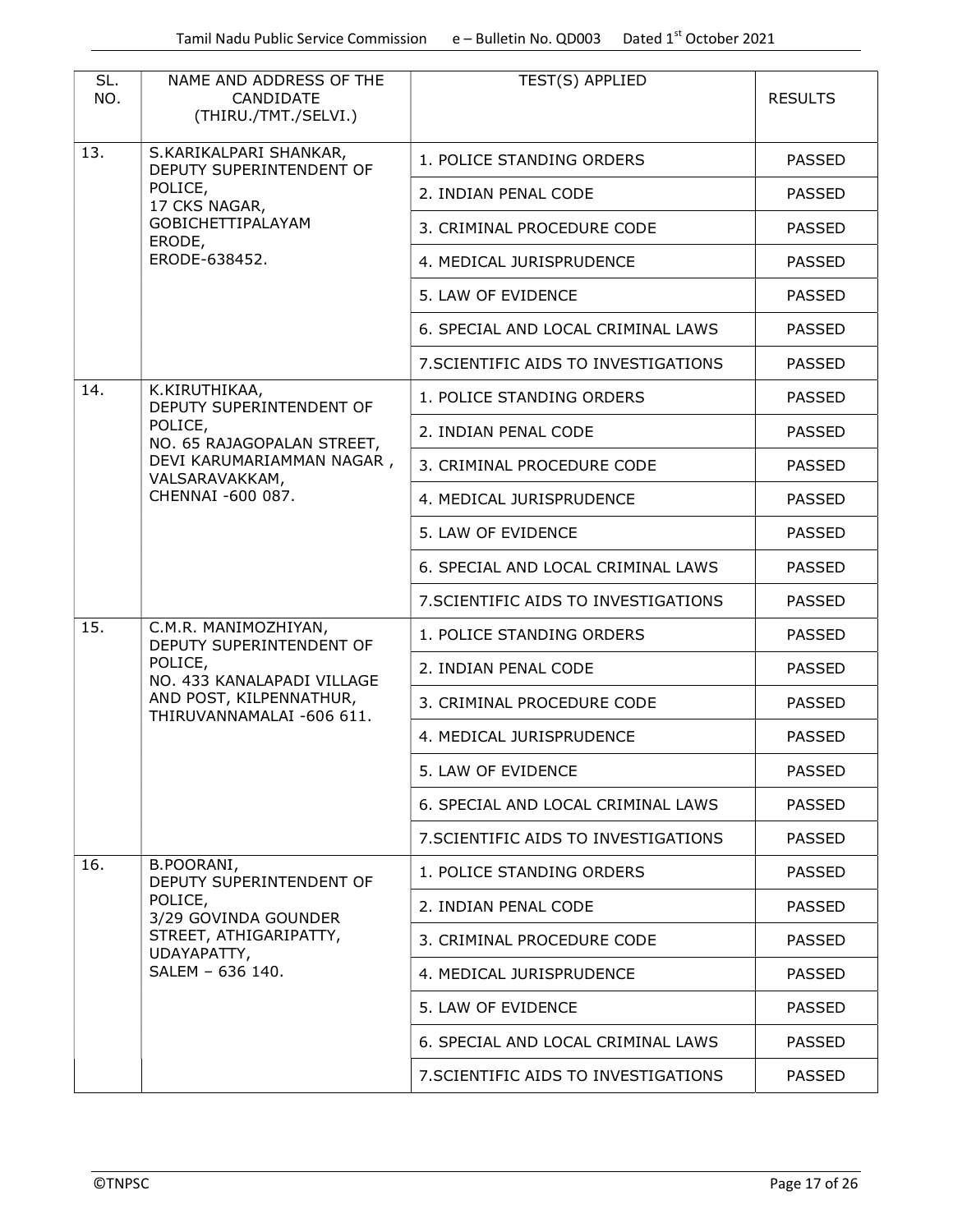| SL.<br>NO. | NAME AND ADDRESS OF THE<br>CANDIDATE<br>(THIRU./TMT./SELVI.) | TEST(S) APPLIED                      | <b>RESULTS</b> |
|------------|--------------------------------------------------------------|--------------------------------------|----------------|
| 17.        | M. PRABHU,<br>DEPUTY SUPERINTENDENT OF                       | 1. POLICE STANDING ORDERS            | <b>PASSED</b>  |
|            | POLICE,<br>80/1, MAIN STREET,                                | 2. INDIAN PENAL CODE                 | <b>PASSED</b>  |
|            | ODUGAMPATTY AND POST                                         | 3. CRIMINAL PROCEDURE CODE           | <b>PASSED</b>  |
|            | KULATHUR,<br>PUDUKKOTTAI -622502.                            | 4. MEDICAL JURISPRUDENCE             | <b>PASSED</b>  |
|            |                                                              | 5. LAW OF EVIDENCE                   | <b>PASSED</b>  |
|            |                                                              | 6. SPECIAL AND LOCAL CRIMINAL LAWS   | <b>PASSED</b>  |
|            |                                                              | 7. SCIENTIFIC AIDS TO INVESTIGATIONS | <b>PASSED</b>  |
| 18.        | A.PRIYADHARSHINI,<br>DEPUTY SUPERINTENDENT OF                | 1. POLICE STANDING ORDERS            | <b>PASSED</b>  |
|            | POLICE,<br>10 B CID POLICE QTRS.,                            | 2. INDIAN PENAL CODE                 | <b>PASSED</b>  |
|            | MANDAVELI,                                                   | 3. CRIMINAL PROCEDURE CODE           | <b>PASSED</b>  |
|            | CHENNAI-600 028.                                             | 4. MEDICAL JURISPRUDENCE             | <b>PASSED</b>  |
|            |                                                              | 5. LAW OF EVIDENCE                   | <b>PASSED</b>  |
|            |                                                              | 6. SPECIAL AND LOCAL CRIMINAL LAWS   | <b>PASSED</b>  |
|            |                                                              | 7. SCIENTIFIC AIDS TO INVESTIGATIONS | <b>FAILED</b>  |
| 19.        | G.RAGAVI,<br>DEPUTY SUPERINTENDENT OF<br>POLICE,             | 1. POLICE STANDING ORDERS            | <b>ABSENT</b>  |
|            | NO. 19 FIRST STREET,<br>BRINDAVAN NAGAR,                     | 2. INDIAN PENAL CODE                 | <b>ABSENT</b>  |
|            | AVADI,<br>CHENNAI - 600 065.                                 | 3. CRIMINAL PROCEDURE CODE           | <b>ABSENT</b>  |
|            |                                                              | 4. MEDICAL JURISPRUDENCE             | <b>ABSENT</b>  |
|            |                                                              | 5. LAW OF EVIDENCE                   | <b>ABSENT</b>  |
|            |                                                              | 6. SPECIAL AND LOCAL CRIMINAL LAWS   | <b>ABSENT</b>  |
|            |                                                              | 7. SCIENTIFIC AIDS TO INVESTIGATIONS | <b>ABSENT</b>  |
| 20.        | M. RAJA,<br>DEPUTY SUPERINTENDENT OF                         | 1. POLICE STANDING ORDERS            | <b>PASSED</b>  |
|            | POLICE,<br>101/2 MARIYAMMAN KOIL STREET,                     | 2. INDIAN PENAL CODE                 | <b>PASSED</b>  |
|            | KAVANUR VILLAGE,                                             | 3. CRIMINAL PROCEDURE CODE           | <b>PASSED</b>  |
|            | SUNAMBEDU POST,<br>CHEYYUR TALUK,                            | 4. MEDICAL JURISPRUDENCE             | <b>PASSED</b>  |
|            | KANCHEEPURAM -603 401.                                       | 5. LAW OF EVIDENCE                   | <b>PASSED</b>  |
|            |                                                              | 6. SPECIAL AND LOCAL CRIMINAL LAWS   | <b>PASSED</b>  |
|            |                                                              | 7. SCIENTIFIC AIDS TO INVESTIGATIONS | <b>PASSED</b>  |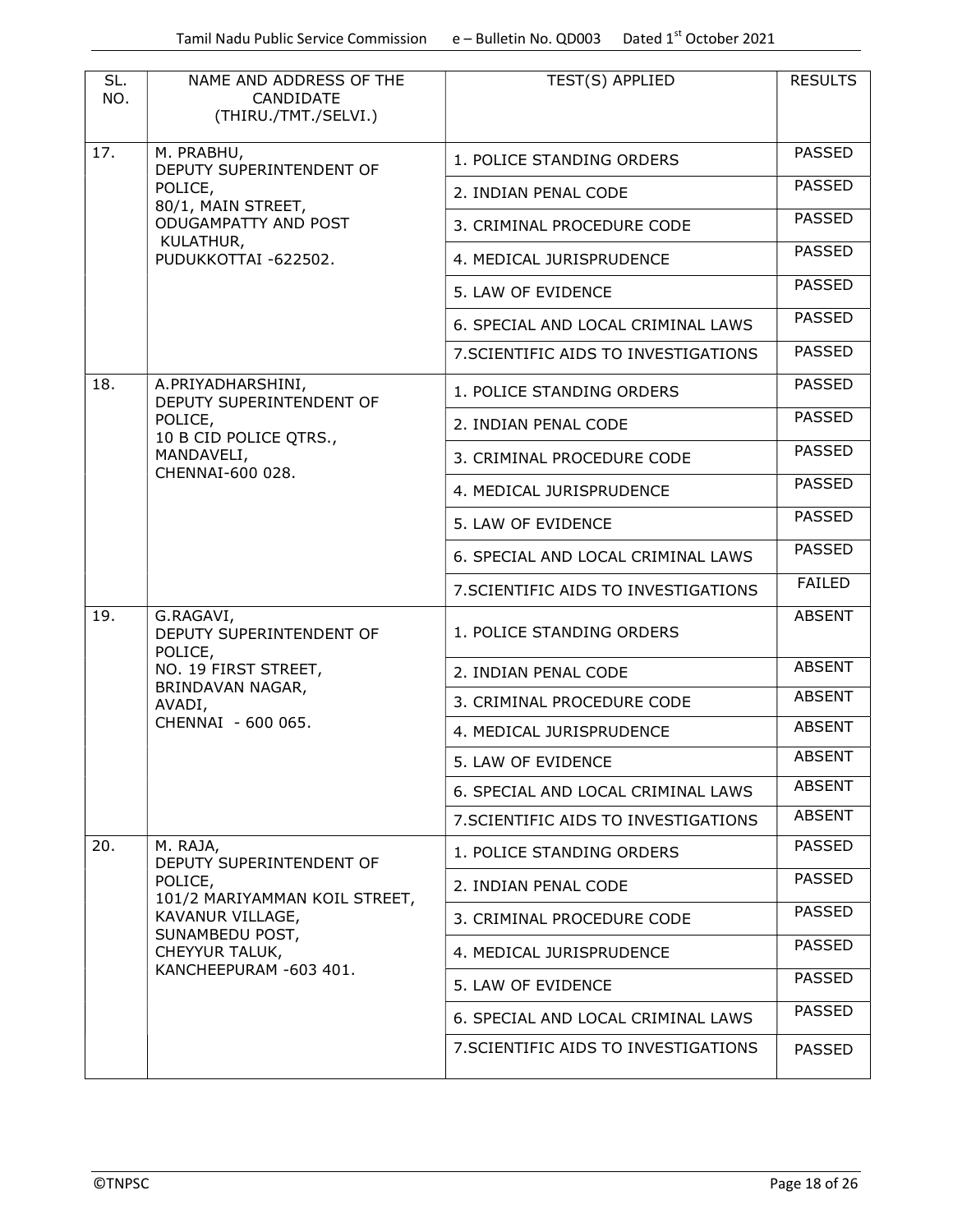| SL.<br>NO. | NAME AND ADDRESS OF THE<br>CANDIDATE<br>(THIRU./TMT./SELVI.) | TEST(S) APPLIED                      | <b>RESULTS</b> |
|------------|--------------------------------------------------------------|--------------------------------------|----------------|
| 21         | V.RAJALAKSHMI,<br>DEPUTY SUPERINTENDENT OF                   | 1. POLICE STANDING ORDERS            | <b>PASSED</b>  |
|            | POLICE,<br>62/1, THAMARAI STREET,                            | 2. INDIAN PENAL CODE                 | <b>PASSED</b>  |
|            | PANDIAN NAGAR,<br>KARIAPATTI,                                | 3. CRIMINAL PROCEDURE CODE           | <b>PASSED</b>  |
|            | VIRUDHUNAGAR -626 106.                                       | 4. MEDICAL JURISPRUDENCE             | <b>PASSED</b>  |
|            |                                                              | 5. LAW OF EVIDENCE                   | <b>PASSED</b>  |
|            |                                                              | 6. SPECIAL AND LOCAL CRIMINAL LAWS   | <b>PASSED</b>  |
|            |                                                              | 7. SCIENTIFIC AIDS TO INVESTIGATIONS | <b>PASSED</b>  |
| 22.        | S.RITHU,<br>DEPUTY SUPERINTENDENT OF                         | 1. POLICE STANDING ORDERS            | <b>PASSED</b>  |
|            | POLICE,<br>W 209, $11TH$ STREET,                             | 2. INDIAN PENAL CODE                 | <b>PASSED</b>  |
|            | C SECTOR,<br>ANNA NAGAR WEST EXTENSION,                      | 3. CRIMINAL PROCEDURE CODE           | <b>PASSED</b>  |
|            | CHENNAI -600 101.                                            | 4. MEDICAL JURISPRUDENCE             | <b>PASSED</b>  |
|            |                                                              | 5. LAW OF EVIDENCE                   | <b>PASSED</b>  |
|            |                                                              | 6. SPECIAL AND LOCAL CRIMINAL LAWS   | <b>PASSED</b>  |
|            |                                                              | 7. SCIENTIFIC AIDS TO INVESTIGATIONS | <b>PASSED</b>  |
| 23.        | M.SABARINATHAN,<br>DEPUTY SUPERINTENDENT OF                  | 1. POLICE STANDING ORDERS            | <b>PASSED</b>  |
|            | POLICE,<br>154 NEW KASPA STREET,                             | 2. INDIAN PENAL CODE                 | <b>PASSED</b>  |
|            | SEERAPALLI,<br>NAMAKKAL -637406.                             | 3. CRIMINAL PROCEDURE CODE           | <b>PASSED</b>  |
|            |                                                              | 4. MEDICAL JURISPRUDENCE             | <b>PASSED</b>  |
|            |                                                              | 5. LAW OF EVIDENCE                   | <b>PASSED</b>  |
|            |                                                              | 6. SPECIAL AND LOCAL CRIMINAL LAWS   | <b>PASSED</b>  |
|            |                                                              | 7. SCIENTIFIC AIDS TO INVESTIGATIONS | <b>PASSED</b>  |
| 24.        | S.SANDHYA,<br>DEPUTY SUPERINTENDENT OF                       | 1. POLICE STANDING ORDERS            | <b>PASSED</b>  |
|            | POLICE,<br>3/59, MGR COLONY,                                 | 2. INDIAN PENAL CODE                 | <b>PASSED</b>  |
|            | EDAYARPALAYAM,<br>THADAGAM ROAD,                             | 3. CRIMINAL PROCEDURE CODE           | <b>PASSED</b>  |
|            | COIMBATORE - 641 025.                                        | 4. MEDICAL JURISPRUDENCE             | <b>PASSED</b>  |
|            |                                                              | 5. LAW OF EVIDENCE                   | <b>PASSED</b>  |
|            |                                                              | 6. SPECIAL AND LOCAL CRIMINAL LAWS   | <b>PASSED</b>  |
|            |                                                              | 7. SCIENTIFIC AIDS TO INVESTIGATIONS | <b>PASSED</b>  |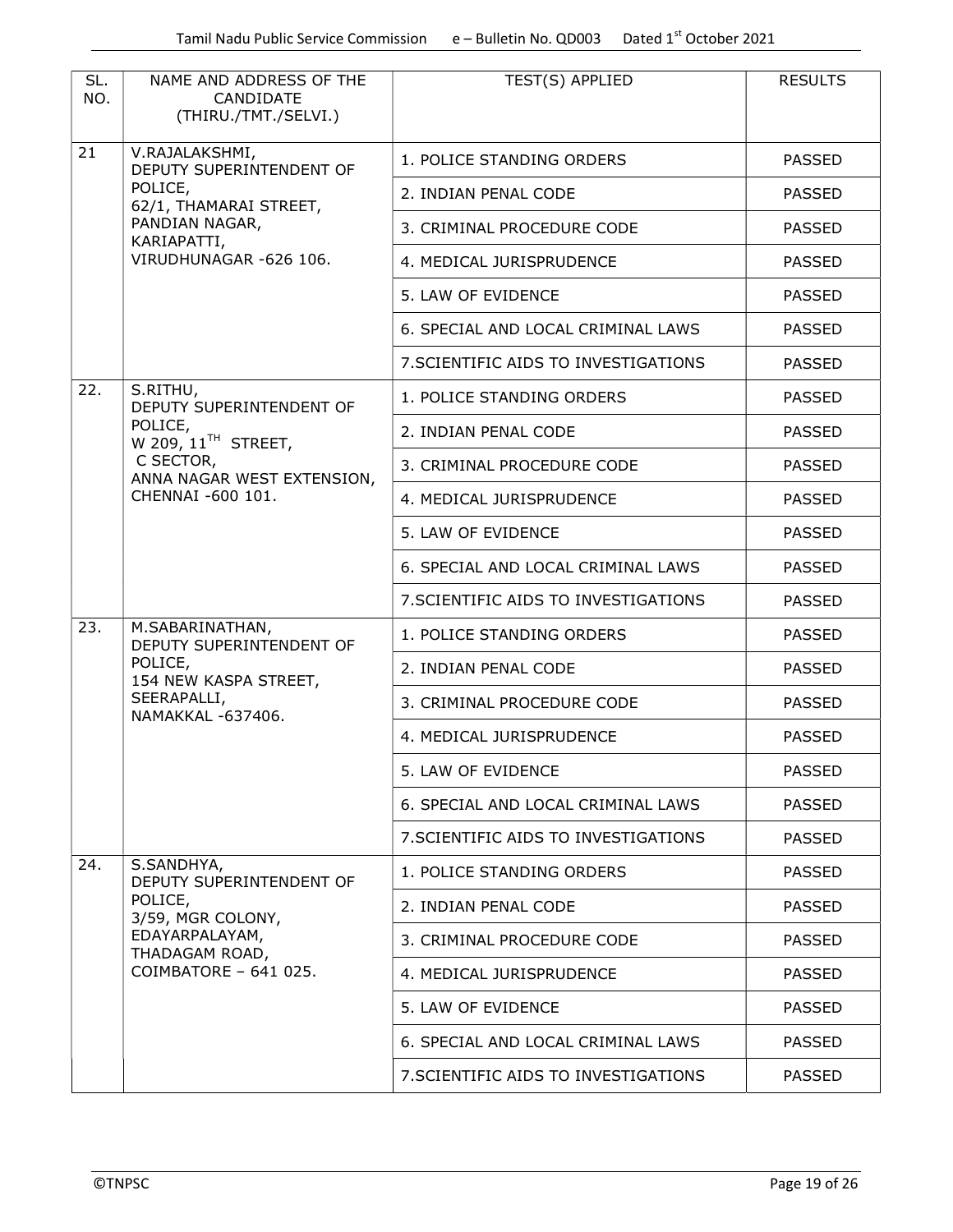| SL.<br>NO.                            | NAME AND ADDRESS OF THE<br>CANDIDATE<br>(THIRU./TMT./SELVI.) | TEST(S) APPLIED                      | <b>RESULTS</b> |
|---------------------------------------|--------------------------------------------------------------|--------------------------------------|----------------|
| 25.                                   | C.K.SANJEEVKUMAR,<br>DEPUTY SUPERINTENDENT OF                | 1. POLICE STANDING ORDERS            | <b>PASSED</b>  |
|                                       | POLICE,<br>160/1 ASHOK TALKIES ROAD,                         | 2. INDIAN PENAL CODE                 | <b>PASSED</b>  |
|                                       | NEAR OLD EB OFFICE,<br>RAJAPALAYAM,                          | 3. CRIMINAL PROCEDURE CODE           | <b>PASSED</b>  |
|                                       | VIRUDHUNAGAR - 626 117.                                      | 4. MEDICAL JURISPRUDENCE             | <b>PASSED</b>  |
|                                       |                                                              | 5. LAW OF EVIDENCE                   | <b>PASSED</b>  |
|                                       |                                                              | 6. SPECIAL AND LOCAL CRIMINAL LAWS   | <b>PASSED</b>  |
|                                       |                                                              | 7. SCIENTIFIC AIDS TO INVESTIGATIONS | <b>PASSED</b>  |
| 26.                                   | M.SAROJA,<br>DEPUTY SUPERINTENDENT OF                        | 1. POLICE STANDING ORDERS            | <b>PASSED</b>  |
|                                       | POLICE,<br>17M/10 SANYASI GRAMAM,                            | 2. INDIAN PENAL CODE                 | <b>PASSED</b>  |
|                                       | PERUMAL SOUTH CAR STREET,<br>THIRUNELVELI -627 001.          | 3. CRIMINAL PROCEDURE CODE           | <b>PASSED</b>  |
|                                       |                                                              | 4. MEDICAL JURISPRUDENCE             | <b>PASSED</b>  |
|                                       |                                                              | 5. LAW OF EVIDENCE                   | <b>PASSED</b>  |
|                                       |                                                              | 6. SPECIAL AND LOCAL CRIMINAL LAWS   | <b>PASSED</b>  |
|                                       |                                                              | 7. SCIENTIFIC AIDS TO INVESTIGATIONS | <b>FAILED</b>  |
| 27.                                   | K. SATHIYARAJ,<br>DEPUTY SUPERINTENDENT OF                   | 1. POLICE STANDING ORDERS            | <b>PASSED</b>  |
| POLICE,<br>77 MARIYAMMAN KOIL STREET, | 2. INDIAN PENAL CODE                                         | <b>PASSED</b>                        |                |
|                                       | AGARAM CHITHAMOOR<br>VILLAGE,                                | 3. CRIMINAL PROCEDURE CODE           | <b>PASSED</b>  |
|                                       | <b>VEERAMUR POST,</b><br>VILLUPURAM -605402.                 | 4. MEDICAL JURISPRUDENCE             | <b>PASSED</b>  |
|                                       |                                                              | 5. LAW OF EVIDENCE                   | <b>FAILED</b>  |
|                                       |                                                              | 6. SPECIAL AND LOCAL CRIMINAL LAWS   | <b>PASSED</b>  |
|                                       |                                                              | 7. SCIENTIFIC AIDS TO INVESTIGATIONS | <b>FAILED</b>  |
| 28.                                   | S. SUNIL,<br>DEPUTY SUPERINTENDENT OF                        | 1. POLICE STANDING ORDERS            | <b>PASSED</b>  |
|                                       | POLICE,<br>3/3071 4 MEENATCHI NAGAR                          | 2. INDIAN PENAL CODE                 | <b>PASSED</b>  |
|                                       | PATTINAMKATHAN,<br>RAMANATHAPURAM -623503.                   | 3. CRIMINAL PROCEDURE CODE           | <b>PASSED</b>  |
|                                       |                                                              | 4. MEDICAL JURISPRUDENCE             | <b>PASSED</b>  |
|                                       |                                                              | 5. LAW OF EVIDENCE                   | <b>PASSED</b>  |
|                                       |                                                              | 6. SPECIAL AND LOCAL CRIMINAL LAWS   | <b>PASSED</b>  |
|                                       |                                                              | 7. SCIENTIFIC AIDS TO INVESTIGATIONS | <b>PASSED</b>  |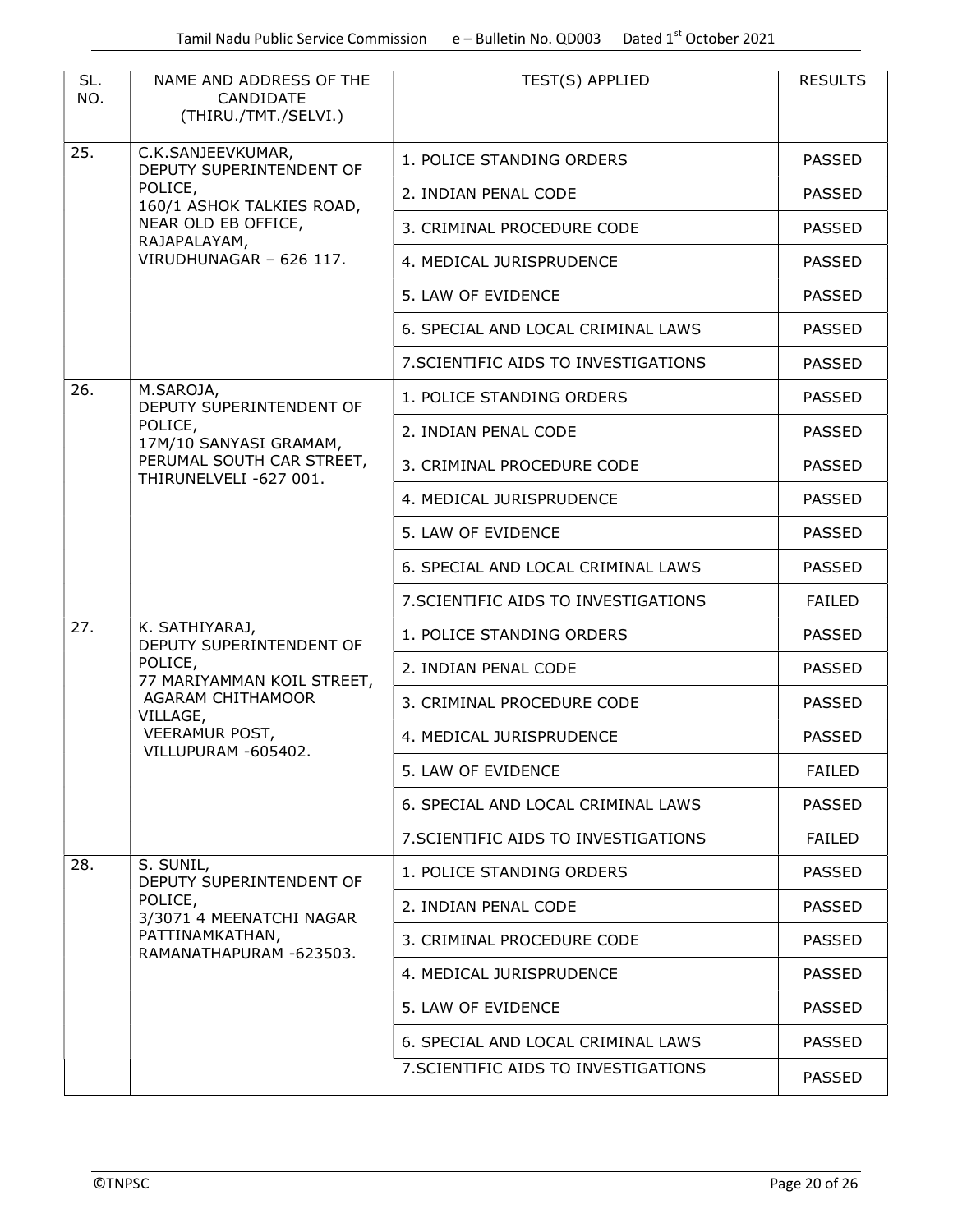| SL.<br>NO. | NAME AND ADDRESS OF THE<br>CANDIDATE<br>(THIRU./TMT./SELVI.)                                                       | TEST(S) APPLIED                      | <b>RESULTS</b> |
|------------|--------------------------------------------------------------------------------------------------------------------|--------------------------------------|----------------|
| 29.        | S.SURESH,<br>DEPUTY SUPERINTENDENT OF POLICE,<br>NO. 9, ASSISTANT COMMISSIONER OF<br>POLICE QUARTERS RESERVE LINE, | 1. POLICE STANDING ORDERS            | <b>PASSED</b>  |
|            |                                                                                                                    | 2. INDIAN PENAL CODE                 | <b>PASSED</b>  |
|            | THALLAKULAM,<br>MADURAI - 625 014.                                                                                 | 3. CRIMINAL PROCEDURE CODE           | <b>PASSED</b>  |
|            |                                                                                                                    | 4. MEDICAL JURISPRUDENCE             | <b>PASSED</b>  |
|            |                                                                                                                    | 5. LAW OF EVIDENCE                   | <b>PASSED</b>  |
|            |                                                                                                                    | 6. SPECIAL AND LOCAL CRIMINAL LAWS   | <b>PASSED</b>  |
|            |                                                                                                                    | 7. SCIENTIFIC AIDS TO INVESTIGATIONS | <b>PASSED</b>  |
| 30.        | <b>B. SURESH PANDIAN,</b><br>DEPUTY SUPERINTENDENT OF POLICE,                                                      | 1. POLICE STANDING ORDERS            | <b>PASSED</b>  |
|            | 3/244, MURUGU BHAVANAM,<br>M MEENAKSHI PURAM,                                                                      | 2. INDIAN PENAL CODE                 | <b>PASSED</b>  |
|            | ANAIKUTTAM POST,<br>VIRUDHUNAGAR -626 130.                                                                         | 3. CRIMINAL PROCEDURE CODE           | <b>PASSED</b>  |
|            |                                                                                                                    | 4. MEDICAL JURISPRUDENCE             | <b>PASSED</b>  |
|            |                                                                                                                    | 5. LAW OF EVIDENCE                   | <b>PASSED</b>  |
|            |                                                                                                                    | 6. SPECIAL AND LOCAL CRIMINAL LAWS   | <b>PASSED</b>  |
|            |                                                                                                                    | 7. SCIENTIFIC AIDS TO INVESTIGATIONS | <b>PASSED</b>  |
| 31.        | P.SURYA,<br>DEPUTY SUPERINTENDENT OF POLICE,                                                                       | 1. POLICE STANDING ORDERS            | <b>PASSED</b>  |
|            | 50, FIRST FLOOR,<br>ASHOK NAGAR 1, VADAKUTHU,<br>GANDHINAGAR POST,<br>KURINJIPADI TALUK,<br>CUDDALORE -607 308.    | 2. INDIAN PENAL CODE                 | <b>PASSED</b>  |
|            |                                                                                                                    | 3. CRIMINAL PROCEDURE CODE           | <b>PASSED</b>  |
|            |                                                                                                                    | 4. MEDICAL JURISPRUDENCE             | <b>PASSED</b>  |
|            |                                                                                                                    | 5. LAW OF EVIDENCE                   | <b>PASSED</b>  |
|            |                                                                                                                    | 6. SPECIAL AND LOCAL CRIMINAL LAWS   | <b>PASSED</b>  |
|            |                                                                                                                    | 7. SCIENTIFIC AIDS TO INVESTIGATIONS | <b>PASSED</b>  |
| 32.        | S.THAIYALNAYAKEE,<br>DEPUTY SUPERINTENDENT OF POLICE,                                                              | 1. POLICE STANDING ORDERS            | <b>PASSED</b>  |
|            | 18 SATHIYANARAYANAPURAM,<br>CHINTHAMANIPUDUR,                                                                      | 2. INDIAN PENAL CODE                 | <b>PASSED</b>  |
|            | <b>SULUR TALUK</b><br>COIMBATORE -641 103.                                                                         | 3. CRIMINAL PROCEDURE CODE           | <b>PASSED</b>  |
|            |                                                                                                                    | 4. MEDICAL JURISPRUDENCE             | <b>PASSED</b>  |
|            |                                                                                                                    | 5. LAW OF EVIDENCE                   | <b>PASSED</b>  |
|            |                                                                                                                    | 6. SPECIAL AND LOCAL CRIMINAL LAWS   | <b>PASSED</b>  |
|            |                                                                                                                    | 7. SCIENTIFIC AIDS TO INVESTIGATIONS | <b>PASSED</b>  |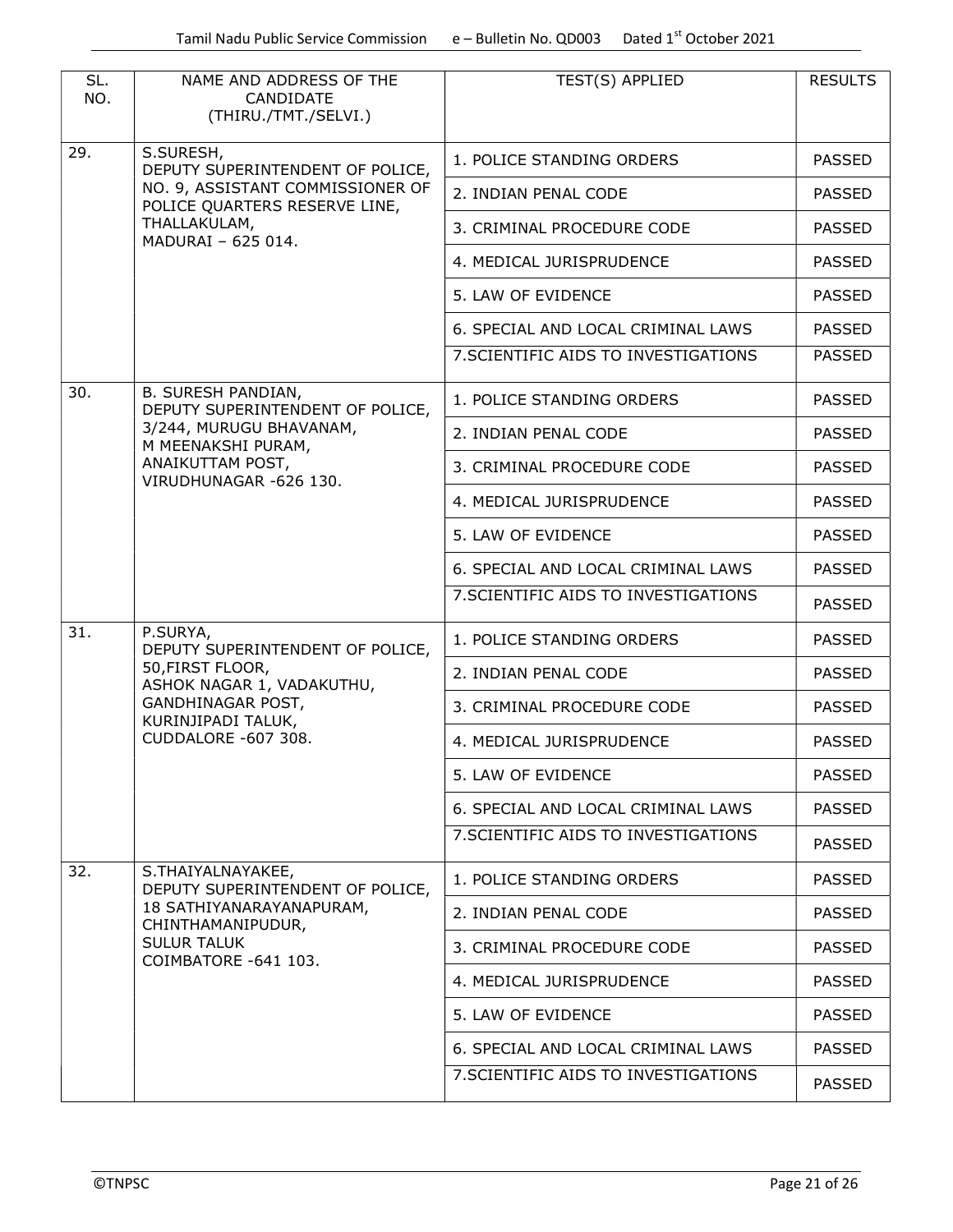| SL.<br>NO. | NAME AND ADDRESS OF THE CANDIDATE<br>(THIRU./TMT./SELVI.)                                               | TEST(S) APPLIED                      | <b>RESULTS</b> |
|------------|---------------------------------------------------------------------------------------------------------|--------------------------------------|----------------|
| 33.        | S.UMA DEVI,<br>DEPUTY SUPERINTENDENT OF POLICE,<br>2/609, AISHWARYA MAHAL BACKSIDE,<br>SOOLAKKARAIMEDU, | 1. POLICE STANDING ORDERS            | <b>PASSED</b>  |
|            |                                                                                                         | 2. INDIAN PENAL CODE                 | <b>PASSED</b>  |
|            | VIRUDHUNAGAR -626 003.                                                                                  | 3. CRIMINAL PROCEDURE CODE           | <b>PASSED</b>  |
|            |                                                                                                         | 4. MEDICAL JURISPRUDENCE             | <b>PASSED</b>  |
|            |                                                                                                         | 5. LAW OF EVIDENCE                   | <b>PASSED</b>  |
|            |                                                                                                         | 6. SPECIAL AND LOCAL CRIMINAL LAWS   | <b>PASSED</b>  |
|            |                                                                                                         | 7. SCIENTIFIC AIDS TO INVESTIGATIONS | <b>PASSED</b>  |
| 34.        | R VADIVEL,<br>DEPUTY SUPERINTENDENT OF POLICE,                                                          | 1. POLICE STANDING ORDERS            | <b>ABSENT</b>  |
|            | 117 KAMARAJAR NAGAR,<br>AMMAPETTAI,                                                                     | 2. INDIAN PENAL CODE                 | <b>ABSENT</b>  |
|            | ANTHIYUR,<br>ERODE-638 311.                                                                             | 3. CRIMINAL PROCEDURE CODE           | <b>ABSENT</b>  |
|            |                                                                                                         | 4. MEDICAL JURISPRUDENCE             | <b>ABSENT</b>  |
|            |                                                                                                         | 5. LAW OF EVIDENCE                   | <b>ABSENT</b>  |
|            |                                                                                                         | 6. SPECIAL AND LOCAL CRIMINAL LAWS   | <b>ABSENT</b>  |
|            |                                                                                                         | 7. SCIENTIFIC AIDS TO INVESTIGATIONS | <b>ABSENT</b>  |
| 35.        | R. VAISHNAVI,<br>DEPUTY SUPERINTENDENT OF POLICE,                                                       | 1. POLICE STANDING ORDERS            | <b>PASSED</b>  |
|            | 13, IBRAHIM NAGAR KAJAMALAI,<br>TIRUCHIRAPALLI - 620 023.                                               | 2. INDIAN PENAL CODE                 | <b>PASSED</b>  |
|            |                                                                                                         | 3. CRIMINAL PROCEDURE CODE           | <b>PASSED</b>  |
|            |                                                                                                         | 4. MEDICAL JURISPRUDENCE             | <b>PASSED</b>  |
|            |                                                                                                         | 5. LAW OF EVIDENCE                   | <b>PASSED</b>  |
|            |                                                                                                         | 6. SPECIAL AND LOCAL CRIMINAL LAWS   | <b>PASSED</b>  |
|            |                                                                                                         | 7. SCIENTIFIC AIDS TO INVESTIGATIONS | <b>PASSED</b>  |
| 36.        | B.VARATHARAJAN,<br>DEPUTY SUPERINTENDENT OF POLICE,                                                     | 1. POLICE STANDING ORDERS            | <b>PASSED</b>  |
|            | S/O BALRAJ R , 1 14 54G,<br>PANCHAYAT OFFICE ROAD,                                                      | 2. INDIAN PENAL CODE                 | <b>PASSED</b>  |
|            | GORIKAADU,<br>BEHIND PENTECOST CHURCH,                                                                  | 3. CRIMINAL PROCEDURE CODE           | <b>PASSED</b>  |
|            | SANKARI TK,<br>SALEM -637301.                                                                           | 4. MEDICAL JURISPRUDENCE             | <b>PASSED</b>  |
|            |                                                                                                         | 5. LAW OF EVIDENCE                   | <b>PASSED</b>  |
|            |                                                                                                         | 6. SPECIAL AND LOCAL CRIMINAL LAWS   | <b>PASSED</b>  |
|            |                                                                                                         | 7. SCIENTIFIC AIDS TO INVESTIGATIONS | <b>PASSED</b>  |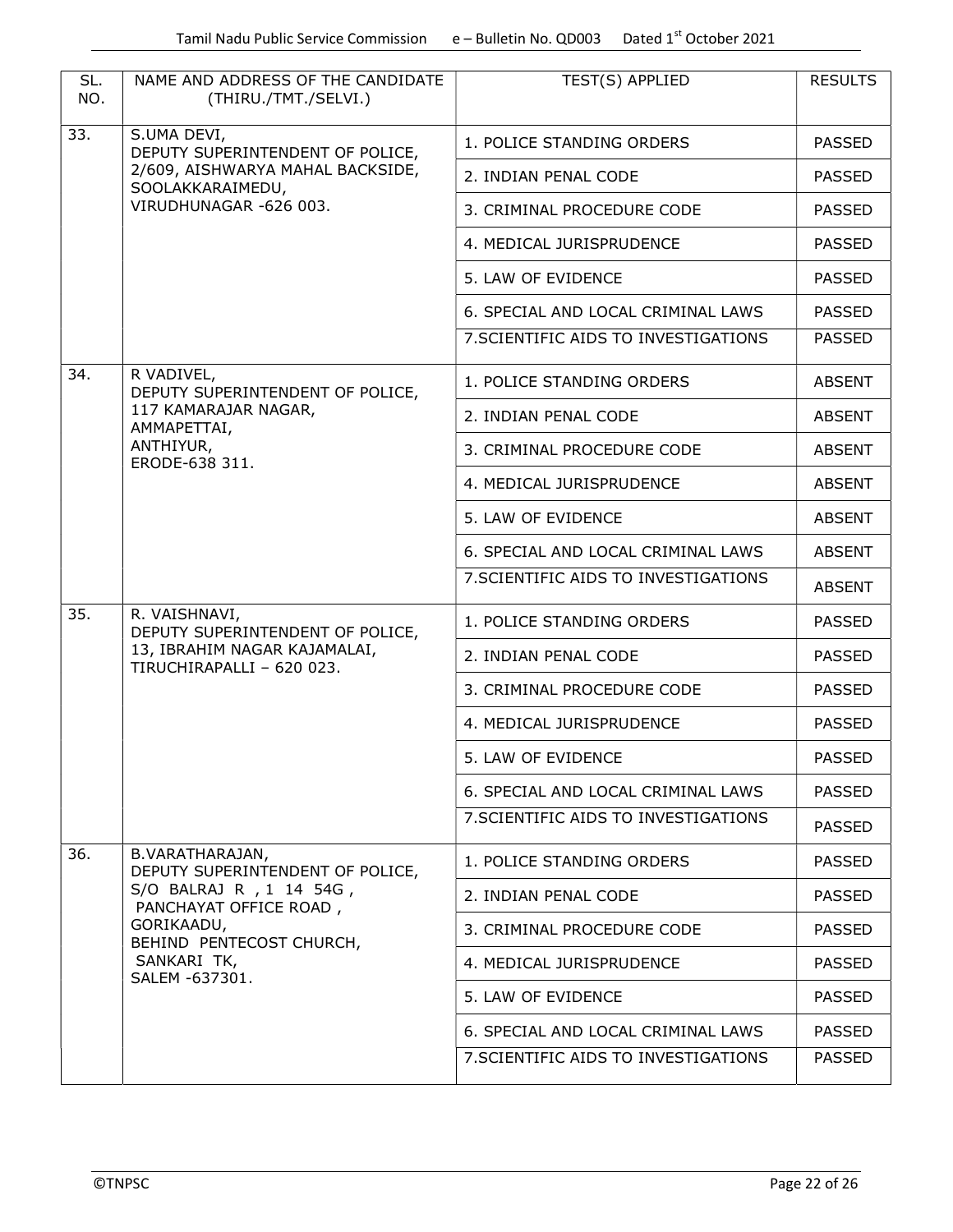| SL.<br>NO.                                                                                                                                            | NAME AND ADDRESS OF THE CANDIDATE<br>(THIRU./TMT./SELVI.) | TEST(S) APPLIED                      | <b>RESULTS</b> |
|-------------------------------------------------------------------------------------------------------------------------------------------------------|-----------------------------------------------------------|--------------------------------------|----------------|
| 37.<br>M.VASANTHARAJ,<br>DEPUTY SUPERINTENDENT OF POLICE,<br>2/16, NORTH STREET,<br>NAVANEETHAKRISHNAPURAM<br>SANKARANKOVIL,<br>THIRUNELVELI -627953. |                                                           | 1. POLICE STANDING ORDERS            | <b>PASSED</b>  |
|                                                                                                                                                       | 2. INDIAN PENAL CODE                                      | <b>PASSED</b>                        |                |
|                                                                                                                                                       | 3. CRIMINAL PROCEDURE CODE                                | <b>PASSED</b>                        |                |
|                                                                                                                                                       | 4. MEDICAL JURISPRUDENCE                                  | <b>PASSED</b>                        |                |
|                                                                                                                                                       | 5. LAW OF EVIDENCE                                        | <b>PASSED</b>                        |                |
|                                                                                                                                                       |                                                           | 6. SPECIAL AND LOCAL CRIMINAL LAWS   | <b>PASSED</b>  |
|                                                                                                                                                       |                                                           | 7. SCIENTIFIC AIDS TO INVESTIGATIONS | <b>PASSED</b>  |

 Controller of Examinations Tamil Nadu Public Service Commission Chennai-600 003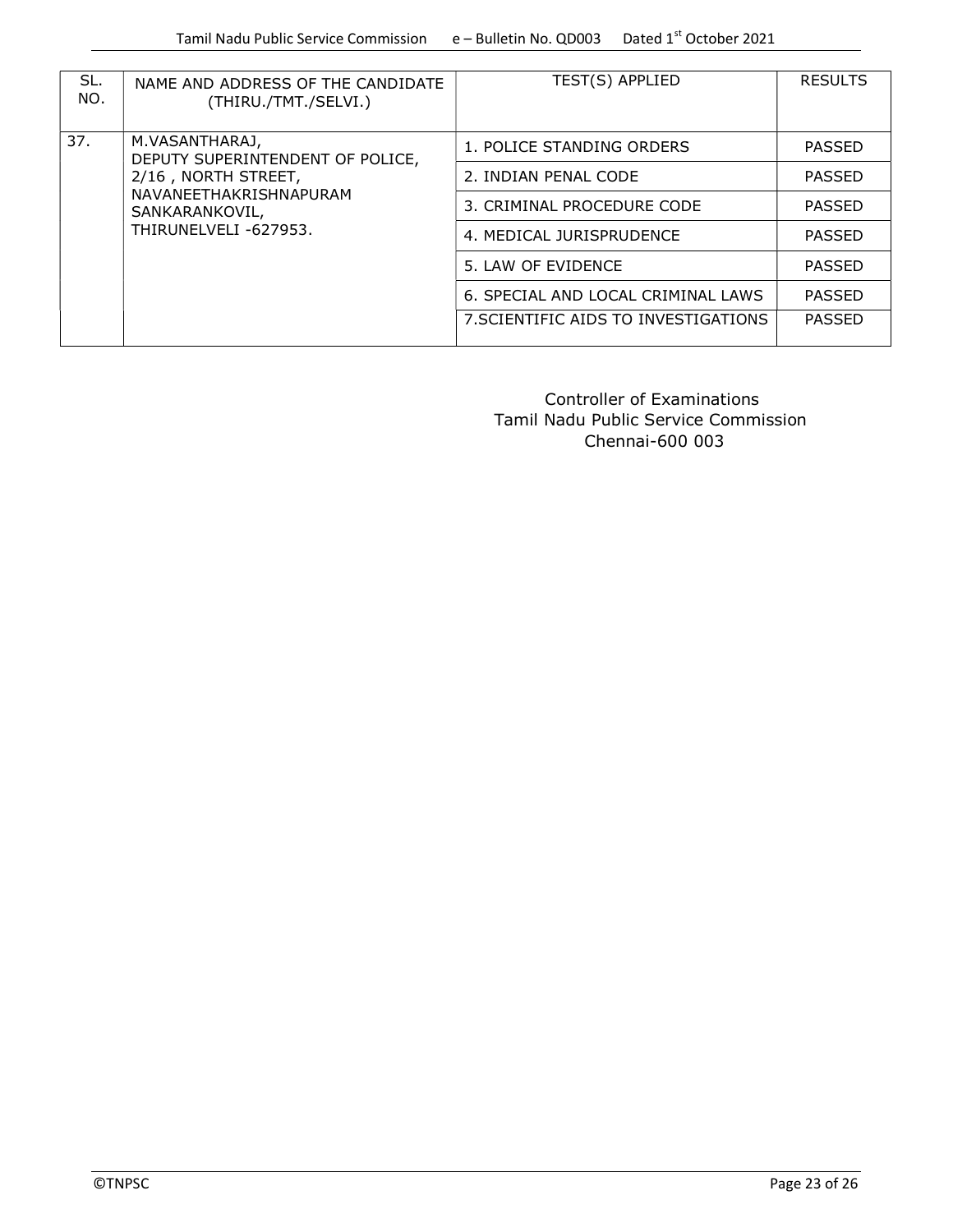#### HALF YEARLY EXAMINATIONS AND LANGUAGE TESTS - OCTOBER 2020 **RESULTS** I.F.S OFFICERS

| SL.<br>NO. | NAME AND ADDRESS OF THE CANDIDATE<br>(THIRU./TMT./SELVI.)                                                                                                                  | TEST(S) APPLIED                                                                     | <b>RESULTS</b> |
|------------|----------------------------------------------------------------------------------------------------------------------------------------------------------------------------|-------------------------------------------------------------------------------------|----------------|
| 1.         | AKHIL THAMPI, I.F.S.,<br>ASSISTANT CONSERVATOR OF FORESTS,<br>KALARICKAL,                                                                                                  | 1. FIRST CLASS LANGUAGE TEST IN<br>TAMIL - PART - I [ORAL TEST<br><b>FULL TEST]</b> | <b>PASSED</b>  |
|            | MANTHANAM POST,<br>THIRUVALLA,                                                                                                                                             | 2. DEPARTMENTAL TEST ON FOREST<br>LAWS                                              | <b>PASSED</b>  |
|            | PATHANAMTHITTA,<br>KERALA-689 581.                                                                                                                                         | 3. DEPARTMENTAL TEST ON FOREST<br><b>REVENUE</b>                                    | <b>PASSED</b>  |
|            |                                                                                                                                                                            | 4. TEST ON DEPARTMENTAL CODE &<br><b>ACCOUNTS</b>                                   | <b>PASSED</b>  |
|            |                                                                                                                                                                            | 5. TEST ON FUNDAMENTAL RULES<br>AND STATE SERVICES RULES<br>ETC.                    | <b>PASSED</b>  |
| 2.         | BAKAN JAGDISH SUDHAKAR, I.F.S.,<br>ASSISTANT CONSERVATOR OF FORESTS,<br>ACF QUARTER, FOREST OFFICE CAMPUS,<br>HOSUR CATTLE FARM, MATHIGIRI<br>HOSUR, KRISHNAGIRI -635 110. | FIRST CLASS LANGUAGE TEST IN<br>TAMIL - PART - II (FULL TEST)                       | <b>PASSED</b>  |
| 3.         | DEVENDRA KUMAR MEENA, I.F.S.,<br>ASSISTANT CONSERVATOR OF FORESTS,<br>FOREST REST HOUSE,<br>OLD GH ROAD,<br>THENI -625 531.                                                | FIRST CLASS LANGUAGE TEST IN<br>TAMIL - PART - I [ORAL TEST FULL<br>TEST]           | <b>PASSED</b>  |
| 4.         | H. DILEEP KUMAR, I.F.S.,<br>ASSISTANT CONSERVATOR OF FORESTS,<br>OFFICE OF THE DISTRICT OFFICER,                                                                           | 1. FIRST CLASS LANGUAGE TEST IN<br>TAMIL - PART - I [ORAL TEST<br><b>FULL TEST]</b> | <b>PASSED</b>  |
|            | CHERRY ROAD,<br>SALEM - 636007.                                                                                                                                            | 2. DEPARTMENTAL TEST ON FOREST<br><b>LAW</b>                                        | <b>PASSED</b>  |
|            |                                                                                                                                                                            | 3. DEPARTMENTAL TEST ON FOREST<br><b>REVENUE</b>                                    | <b>PASSED</b>  |
|            |                                                                                                                                                                            | 4. TEST ON DEPARTMENTAL CODE &<br><b>ACCOUNTS</b>                                   | <b>PASSED</b>  |
|            |                                                                                                                                                                            | 5. TEST ON FUNDAMENTAL RULES<br>AND STATE SERVICES RULES ETC.                       | <b>PASSED</b>  |
| 5.         | R.GOWTHAM, I.F.S.,<br>ASSISTANT CONSERVATOR OF FORESTS,<br>119/195 KAMARAJAR ROAD,<br>COIMBATORE - 641015.                                                                 | FIRST CLASS LANGUAGE TEST IN<br>TAMIL - PART - I [ORAL TEST FULL<br>TEST]           | <b>PASSED</b>  |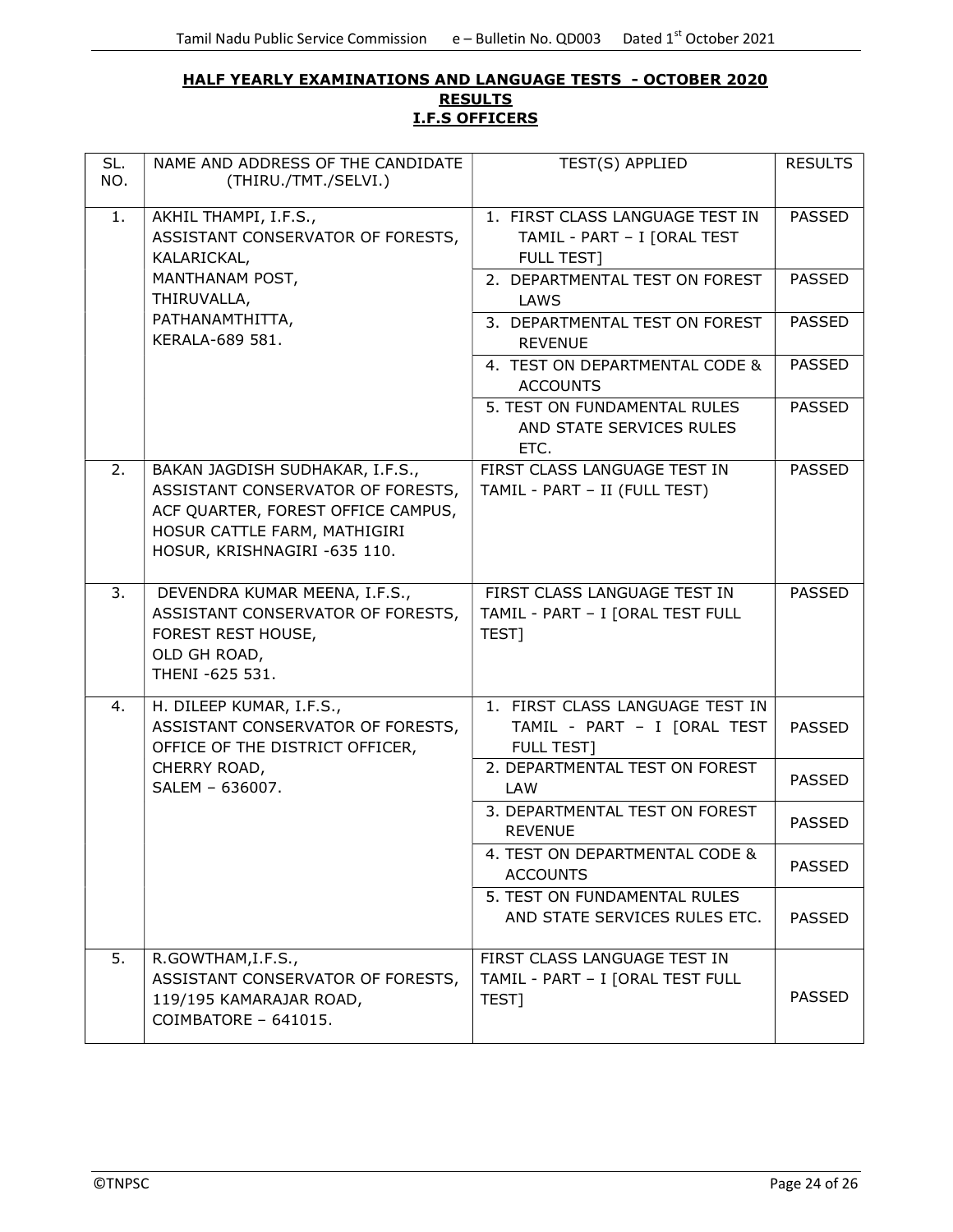| SL.<br>NO. | NAME AND ADDRESS OF THE<br>CANDIDATE<br>(THIRU./TMT./SELVI.)                                                                                   | TEST(S) APPLIED                                                                     | <b>RESULTS</b> |
|------------|------------------------------------------------------------------------------------------------------------------------------------------------|-------------------------------------------------------------------------------------|----------------|
| 6.         | KASHYAP SHASHANK RAVI, I.F.S.,<br>ASSISTANT CONSERVATOR OF FORESTS<br>O/O CCF AND FD,                                                          | 1. FIRST CLASS LANGUAGE TEST IN<br>TAMIL - PART - I [ORAL TEST<br><b>FULL TEST]</b> | <b>PASSED</b>  |
|            | ANAMALAI TIGER RESERVE,<br>MEENKARAI ROAD,                                                                                                     | 2. DEPARTMENTAL TEST ON FOREST<br>LAW                                               | <b>PASSED</b>  |
|            | POLLACHI,<br>COIMBATORE - 642001.                                                                                                              | 3. DEPARTMENTAL TEST ON FOREST<br><b>REVENUE</b>                                    | <b>PASSED</b>  |
|            |                                                                                                                                                | 4. TEST ON DEPARTMENTAL CODE &<br><b>ACCOUNTS</b>                                   | <b>PASSED</b>  |
|            |                                                                                                                                                | 5. TEST ON FUNDAMENTAL RULES<br>AND STATE SERVICES RULES ETC.                       | <b>PASSED</b>  |
| 7.         | KOMMU OMKARAM, I.F.S.,<br>DEPUTY DIRECTOR/WILDLIFE WARDEN,<br>KALAKADU MUNDANTURAI TIGER<br>RESERVE,<br>AMBASAMUDRAM,<br>THIRUNELVELI -627401. | FIRST CLASS LANGUAGE TEST IN<br>TAMIL - PART - II [ORAL TEST]                       | <b>PASSED</b>  |
| 8.         | KUMILI VENKATA APPALA NAIDU, I.F.S.,<br>1/61 SIVARAM GARIVIDI,<br>VIZIANAGARAM<br>ANDHRA PRADESH-535101.                                       | FIRST CLASS LANGUAGE TEST IN<br>TAMIL PART - II - [FULL TEST]                       | <b>PASSED</b>  |
| 9.         | E.PRASANTH, I.F.S.,<br>4/9 VELLAI GOUNDEN                                                                                                      | 1. DEPARTMENTAL TEST ON FOREST<br>LAW                                               | <b>PASSED</b>  |
|            | PUDUR VERIYAPPUR,<br>ODDANCHATRAM,<br>DINDIGUL -624 619.                                                                                       | 2. DEPARTMENTAL TEST ON FOREST<br><b>REVENUE</b>                                    | <b>PASSED</b>  |
|            |                                                                                                                                                | 3. TEST ON DEPARTMENTAL CODE &<br><b>ACCOUNTS</b>                                   | <b>PASSED</b>  |
|            |                                                                                                                                                | 4. TEST ON FUNDAMENTAL RULES<br>AND STATE SERVICES RULES ETC.                       | <b>PASSED</b>  |
|            |                                                                                                                                                | 5. FIRST CLASS LANGUAGE TEST IN<br>TAMIL - PART - I [ORAL TEST FULL<br>TEST]        | <b>PASSED</b>  |
| 10.        | PRINCE KUMAR, I.F.S.,<br>ASSISTANT CONSERVATOR OF<br>FORESTS,                                                                                  | 1. DEPARTMENTAL TEST ON FOREST<br>LAW                                               | <b>PASSED</b>  |
|            | COIMBATORE RANGE OFFICE,<br>FOREST COLLEGE COMPLEX,<br>COIMBATORE - 641 043.                                                                   | 2. DEPARTMENTAL TEST ON FOREST<br><b>REVENUE</b>                                    | <b>PASSED</b>  |
|            |                                                                                                                                                | 3. TEST ON DEPARTMENTAL CODE &<br><b>ACCOUNTS</b>                                   | <b>PASSED</b>  |
|            |                                                                                                                                                | 4. TEST ON FUNDAMENTAL RULES<br>AND STATE SERVICES RULES ETC.                       | <b>PASSED</b>  |
|            |                                                                                                                                                | 4. FIRST CLASS LANGUAGE TEST IN<br>TAMIL - PART - I [ORAL TEST<br>ONLY]             | <b>PASSED</b>  |